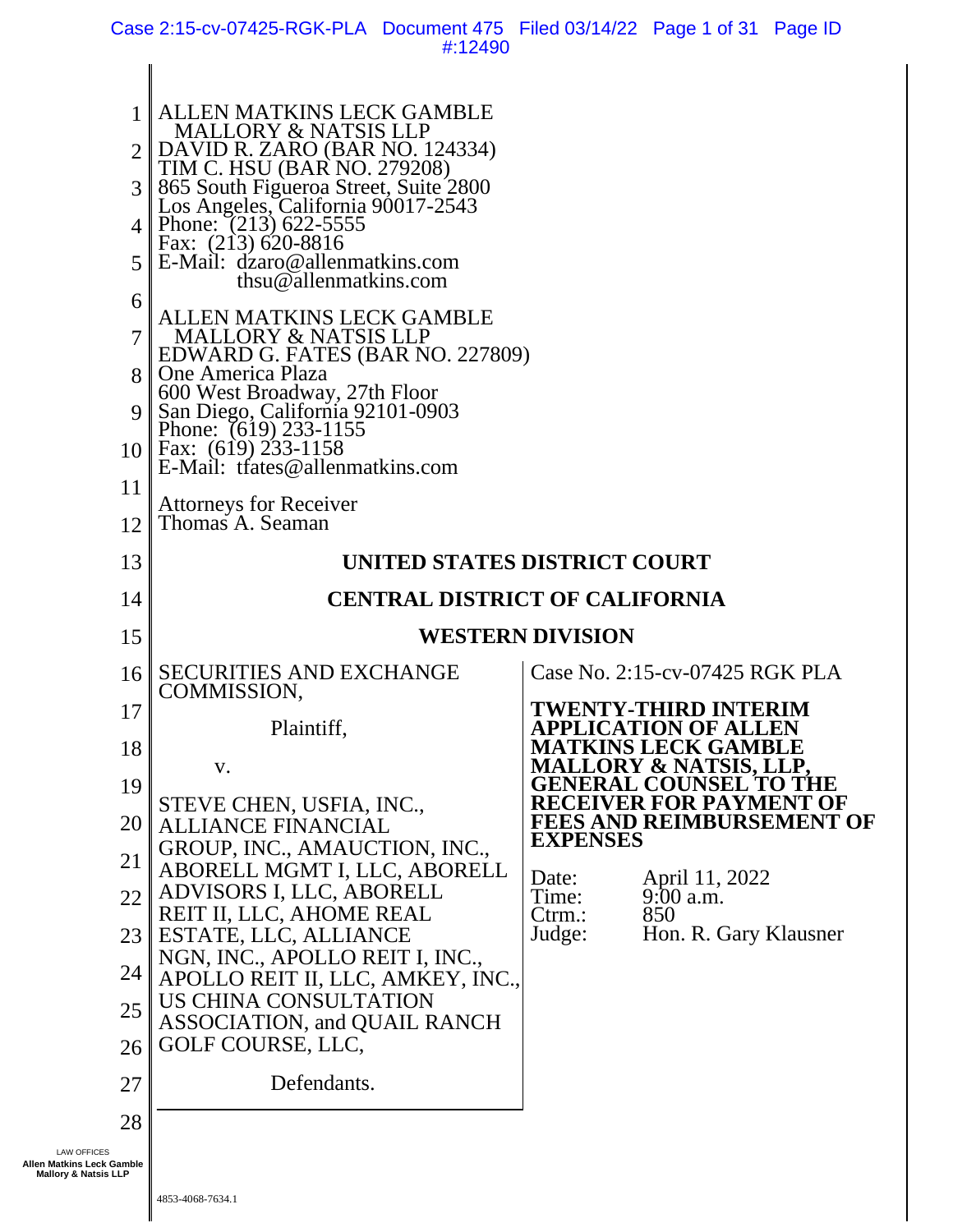#### Case 2:15-cv-07425-RGK-PLA Document 475 Filed 03/14/22 Page 2 of 31 Page ID #:12491

1 2 3 4 5 6 7 8 9 10 11 12 13 Allen Matkins Leck Gamble Mallory & Natsis LLP ("Allen Matkins"), general counsel to Thomas A. Seaman ("Receiver"), the Court-appointed permanent receiver for Defendants USFIA, Inc., Alliance Financial Group, Inc., Amauction, Inc., Aborell Mgmt. I, LLC, Aborell Advisors I, LLC, Aborell REIT II, LLC, Ahome Real Estate, LLC, Alliance NGN, Inc., Apollo REIT I, Inc., Apollo REIT II, LLC, Amkey, Inc., US China Consultation Association, Quail Ranch Golf Course, LLC, and their subsidiaries and affiliates (collectively, "Receivership Entities"), hereby submits this twenty-third interim application for approval and payment of fees and reimbursement of expenses ("Application"). This Application covers the period from July 1, 2021, through December 31, 2021 ("Twenty-Third Application Period"), and seeks interim approval of \$48,684.60 in fees and \$316.25 in expenses, and an order authorizing the Receiver to pay, on an interim basis, 80% of fees incurred (\$38,947.68) and 100% of the costs (\$316.25).

14

# **I. INTRODUCTION**

15 16 17 18 19 This receivership involves a complex and wide ranging group of enterprises and assets funded with the fruits of the fundraising scheme at the heart of the action filed by the Securities and Exchange Commission ("Commission"). The Receiver was appointed on a temporary basis on September 29, 2015, and on a permanent basis on October 6, 2015.

20 21 22 23 24 25 26 27 The appointment orders confer broad duties, responsibilities, and powers on the Receiver that are designed to allow him to secure, preserve, and protect the assets of the Receivership Entities, investigate and recover sums transferred to third parties, conduct a forensic accounting and analysis of the Receivership Entities' financial transactions, review and analyze investor claims, and maximize the amount ultimately available for distribution to investors. The appointment orders authorized the Receiver to engage counsel to assist him in the performance of his duties. The Receiver determined that experienced, qualified counsel was critical due to the size

28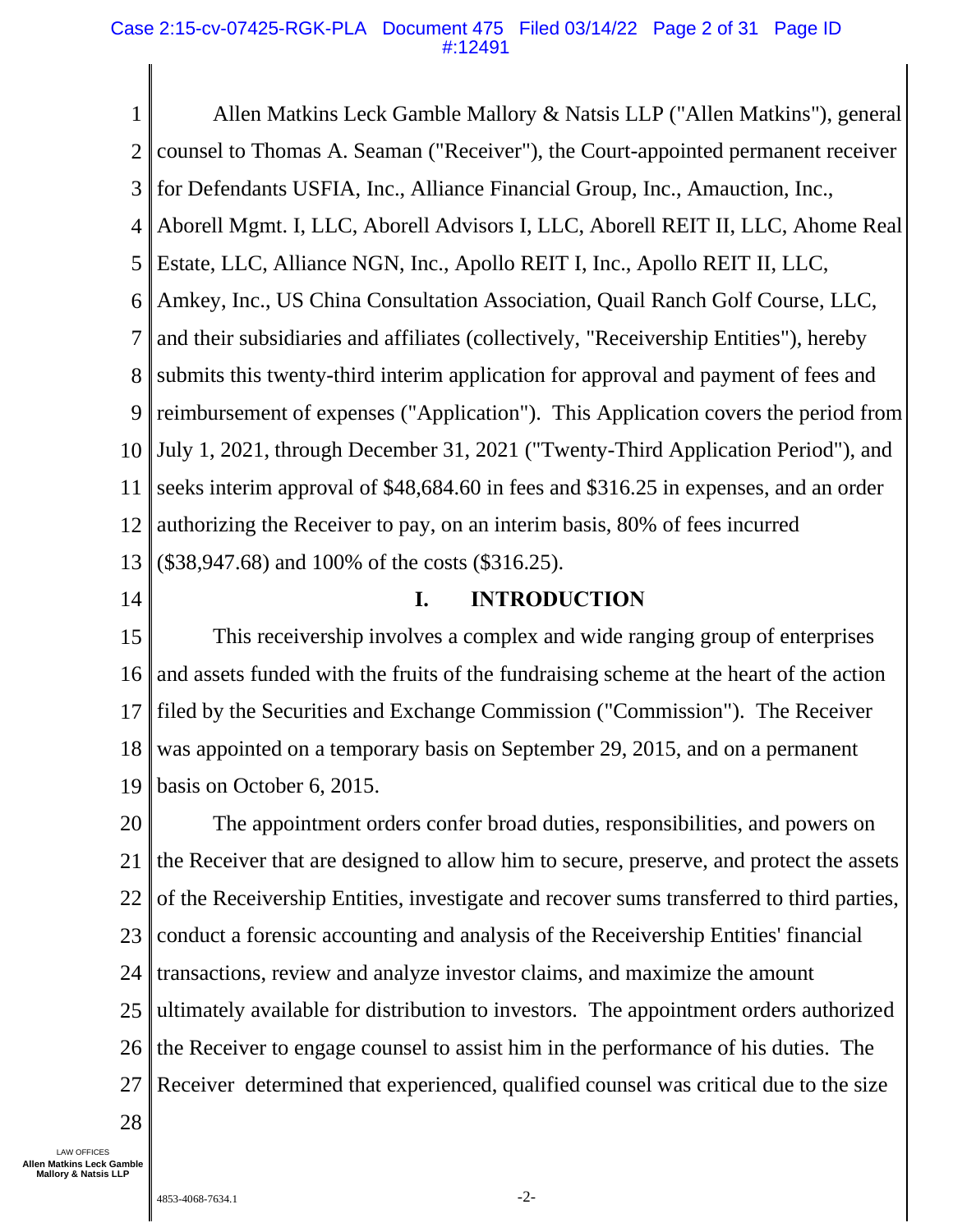1 2 and complexity of the receivership estate. Accordingly, the Receiver engaged Allen Matkins to assist with ongoing legal issues facing the receivership estate.

3 4 5 6 7 8 9 This fee application should be read in conjunction with the Receiver's Twenty-Fourth Interim Report, which describe in detail the Receiver's and Allen Matkins' activities during the Twenty-Third Application Period. This Application seeks interim approval of \$48,684.60 in fees for a total of 63.00 hours worked, and payment on an interim basis of 80% of that amount, or \$38,947.68. The work performed is described task-by-task in Exhibit A and is broken down into the following categories:

| 10 | <b>Matter</b>               | <b>Hours</b> | <b>Amount</b> |
|----|-----------------------------|--------------|---------------|
| 11 | <b>General Receivership</b> | 3.30         | \$2,762.10    |
| 12 | Reporting                   | 6.80         | \$5,401.35    |
|    | Pending Litigation          | 5.70         | \$3,172.95    |
| 13 | Claims                      | 45.80        | \$36,311.85   |
| 14 | Distribution                | 1.40         | \$1,036.35    |
| 15 | <b>TOTAL</b>                | 63.00        | \$48,684.60   |

16 17 18 19 20 21 22 Allen Matkins has worked diligently and efficiently to assist the Receiver with the remaining legal issues and tasks facing the receivership estate. The firm's work has allowed the Receiver to recover, preserve and protect the substantial value of receivership estate assets and to monetize the recovered non-cash assets, which has resulted in the Receiver recovering gross receipts of \$77,215,034.99. The Receiver is presently holding \$63,729,237.00. Accordingly, Allen Matkins should be compensated on an interim basis for its work.

23

# **II. SUMMARY OF TASKS PERFORMED AND COSTS INCURRED**

24

# **A. Categories and Descriptions of Work**

25

# **1. General Receivership**

26 27 28 Allen Matkins' work in this category focused primarily upon responding to the subpoenas and inquiries by the United States Attorney with regard to their ongoing investigation and prosecution of criminal actions arising out of or related to the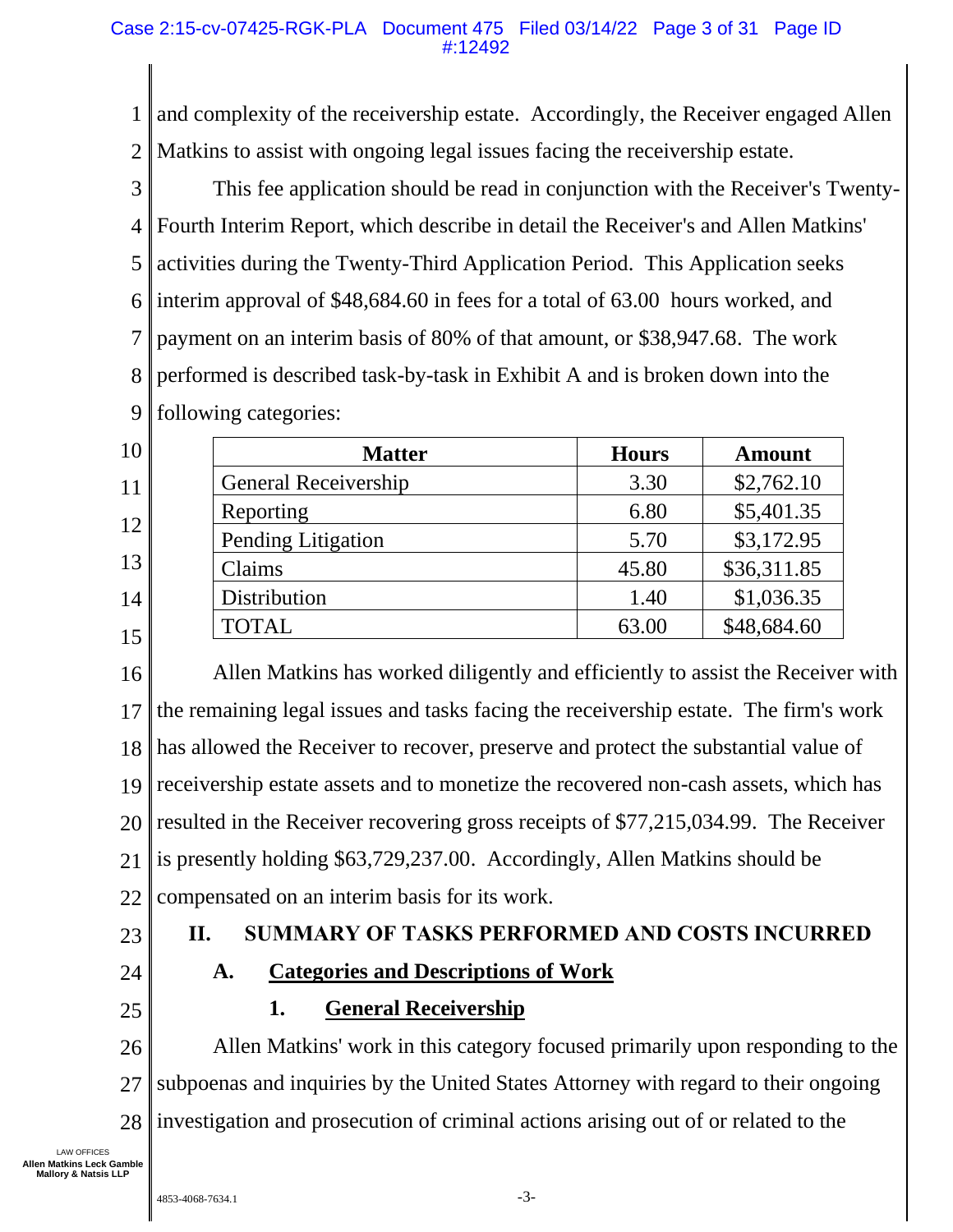#### Case 2:15-cv-07425-RGK-PLA Document 475 Filed 03/14/22 Page 4 of 31 Page ID #:12493

1 2 3 4 Gemcoin and Gemcoin related fraudulent schemes. In addition, the United States Attorney also requested to interview the Receiver as a potential trial witness and to obtain accounting information. The reasonable and necessary fees for work in this category total \$2,762.10.

5

# **2. Reporting**

6 7 8 9 10 Allen Matkins' work in this category focused on assisting the Receiver in preparing the Receiver's interim reports and recommendations. This work included drafting portions of the report, communications with the SEC and AUSA, and addressing timing issues related to taxes. The reasonable and necessary fees for work in this category total \$5,401.35.

11

# **3. Pending Litigation**

12 13 14 15 16 17 18 Allen Matkins' work in this category relates to the pending state court litigation matters brought by investors against the Receivership Entities. While these State Court cases are stayed, the Superior Court judge has continue to require periodic status reports from the Plaintiffs and the Receiver. Once the below described distribution process has been concluded, these actions will become moot and the Receiver anticipates the cases will be dismissed. The reasonable and necessary fees for work in this category total \$3,172.95.

19

# **4. Claims**

20 21 22 23 24 25 26 27 As reflected in the Receiver's Interim Reports and filings, there were 8500 investor claims filed with the Receiver with a face value of \$135 million. The Receiver requested and the Court approved the Receiver's recommendation to allow claims totaling approximately \$80 million. With this large number of claimants and the delays in the distribution process have come ongoing inquiries from investors seeking information regarding the status of the case and the timing of distributions. Allen Matkins refers the vast majority of such inquiries to the Receiver's office, however, some claimant inquiries were handled by Allen Matkins during this period.

28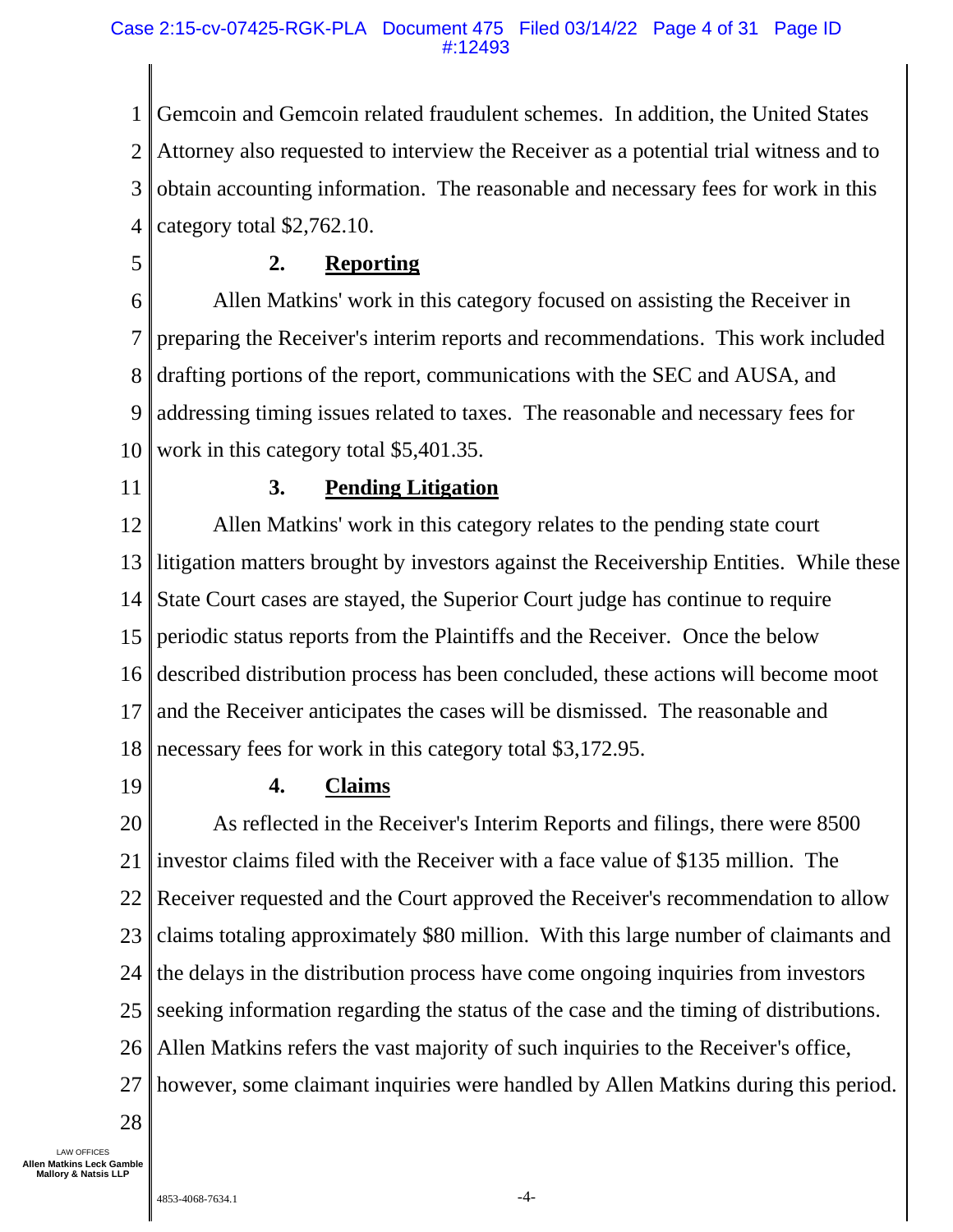#### Case 2:15-cv-07425-RGK-PLA Document 475 Filed 03/14/22 Page 5 of 31 Page ID #:12494

1 2 3 4 5 6 The vast majority of Allen Matkins work during this period has been directed toward resolving the numerous complex tax issues and claims by the Internal Revenue Service ("IRS") and California Franchise Tax Board ("FTB"), arising out of pre-receivership and post-receivership tax returns. The resolution of the IRS's and FTB's tax claims is a condition precedent to Receiver's distribution to investors and creditors.

7 8 9 10 Allen Matkins providing legal guidance and assistance to the Receiver in an effort to expedite the IRS' review of tax returns. This work has research and analysis of a variety of tax issues and work on the Receiver's efforts to obtain either a "Prompt Determination" or a "Prompt Assessment" of the tax returns by the IRS.

11 12 13 14 15 16 17 18 19 As previously noted, the timing of the IRS's review of the tax returns and the resolution of any disputes arising out of such review, if any, will determine the amount and timing of the Receiver's distribution to investors. Allen Matkins' tax counsel has worked to expedite the review of tax returns through the established procedures (i.e. prompt determination and prompt assessment) as well as through efforts to contact the agency directly. Additionally, Allen Matkins has been attempting to gain the cooperation of the IRS in accordance with Directive 137, whereby the IRS would subordinate it present or future claims to the claims of investor claimants.

20 21 22 23 24 Allen Matkins has had some limited success in reaching out to the IRS. However, even with the recent filing by the IRS of a claim, the Receiver remains stymied due to the IRS' refusal to cooperate. As of the date of this filing, we still have no answer from the IRS but we continue to pursue every available avenue and opportunity to gain the IRS' cooperation.

The reasonable and necessary fees for work in this category total \$36,311.85.

26

25

# **5. Distribution**

27 28 Allen Matkins' work in this category focused on issues specific to the anticipated distributions to investors with allowed claims. As discussed above, much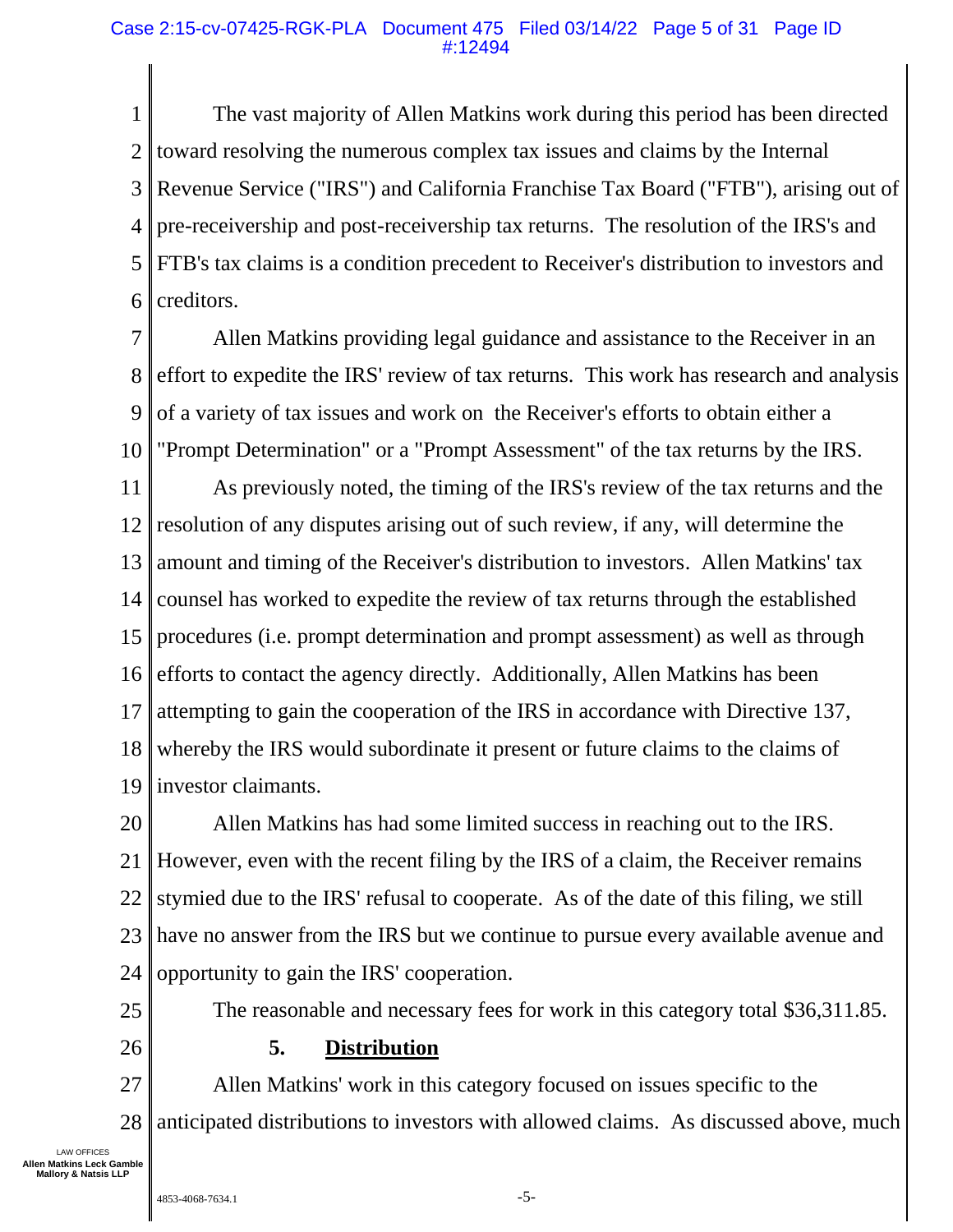1 of Allen Matkins' work involved addressing the unique tax issues and developing a

2 plan of distribution which would allow for the maximum distribution to investors.

3 The reasonable and necessary fees for work in this category total \$1,036.35.

4

7

8

9

10

11

12

13

# **B. Summary of Expenses Requested for Reimbursement**

5 6 Allen Matkins requests the Court approve reimbursement of \$316.25 in out-ofpocket costs. The itemization of such expenses is summarized below by category.

| Category             | <b>Total</b> |
|----------------------|--------------|
| Court/Filing Fees    | \$140.80     |
| Messenger/FedEx Fees | \$123.55     |
| Postage              | \$9.00       |
| Duplication          | \$42.90      |
| <b>TOTAL</b>         | \$316.25     |

# **III. THE FEES AND COSTS ARE REASONABLE AND SHOULD BE ALLOWED**

14 15 16 17 18 19 20 "As a general rule, the expenses and fees of a receivership are a charge upon the property administered." *Gaskill v. Gordon*, 27 F.3d 248, 251 (7th Cir. 1994). These expenses include the fees and expenses of the Receiver and his professionals, including Allen Matkins. Decisions regarding the timing and amount of an award of fees and costs to the Receiver and his Professionals are committed to the sound discretion of the Court. *See SEC v. Elliot*, 953 F.2d 1560, 1577 (11th Cir. 1992) (rev'd in part on other grounds, 998 F.2d 922 (11th Cir. 1993)).

21 22 23 24 25 26 27 28 In allowing fees, a court should consider "the time, labor and skill required, but not necessarily that actually expended, in the proper performance of the duties imposed by the court upon the receiver[], the fair value of such time, labor and skill measured by conservative business standards, the degree of activity, integrity and dispatch with which the work is conducted and the result obtained." *United States v. Code Prods. Corp.*, 362 F. 2d 669, 673 (3d Cir. 1966) (internal quotation marks omitted). In practical terms, receiver and professional compensation thus ultimately rests upon the result of an equitable, multi-factor balancing test involving the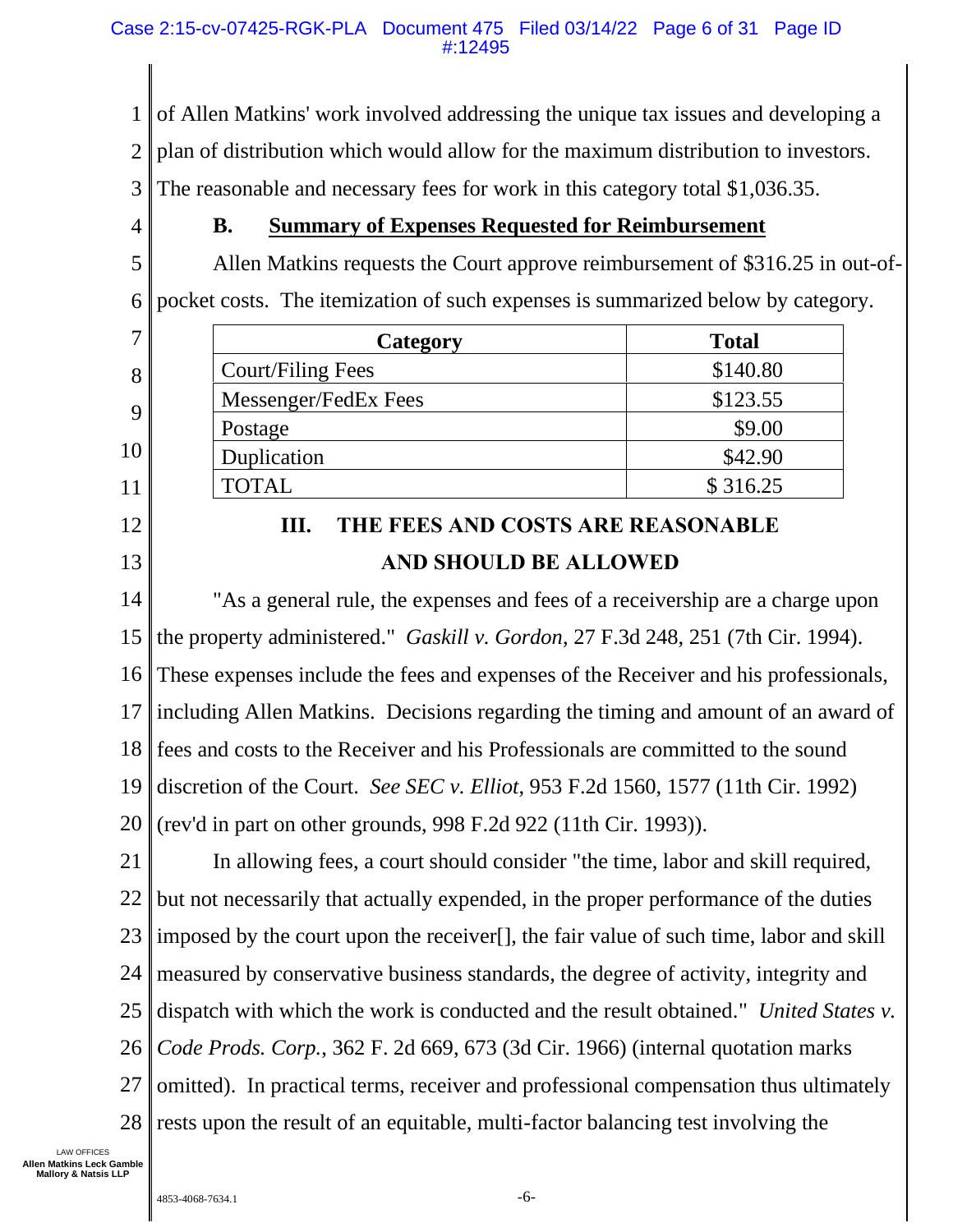#### Case 2:15-cv-07425-RGK-PLA Document 475 Filed 03/14/22 Page 7 of 31 Page ID #:12496

1 2 3 4 5 6 7 "economy of administration, the burden that the estate may be able to bear, the amount of time required, although not necessarily expended, and the overall value of the services to the estate." *In re Imperial 400 Nat'l, Inc.*, 432 F. 2d 232, 237 (3d Cir. 1970). Regardless of how this balancing test is formulated, no single factor is determinative and "a reasonable fee is based [upon] all circumstances surrounding the receivership." *SEC v. W.L. Moody & Co.*, Bankers (Unincorporated), 374 F. Supp. 465, 480 (S.D. Tex. 1974).

8 9 10 11 12 13 14 As a preliminary matter, the PI Order conferred on the Receiver substantial duties and powers, including to conduct such investigation and discovery as is necessary to locate and account for all receivership assets, take such action as is necessary and appropriate to assume control over and preserve receivership assets, and employ attorneys and others to investigate and, where appropriate, institute, pursue, and prosecute all claims and causes of action of whatever kind and nature. *See* TRO, Part XI; PI Order, Part XI.

15 16 17 18 19 20 As previously reported, the Receiver determined that experienced, qualified counsel was necessary due to the size and complexity of the receivership estate and engaged Allen Matkins pursuant to the authority granted to him. Allen Matkins has submitted a detailed fee application which describes the nature of the services rendered, and the identity and billing rate of each individual performing each task. See Exhibit A.

21 22 23 24 Allen Matkins has endeavored to staff matters as efficiently as possible while remaining cognizant of the complexity of issues presented. The request for fees is based on Allen Matkins' customary billing rates charged for comparable services provided in other matters, less a 10% discount.

25 26 27 28 The work performed by Allen Matkins was essential to carrying out the Receiver's Court-ordered duties. Allen Matkins has worked diligently to preserve and protect the assets of the receivership estate, investigate and recover sums transferred to third parties, and maximize the funds available for ultimate distribution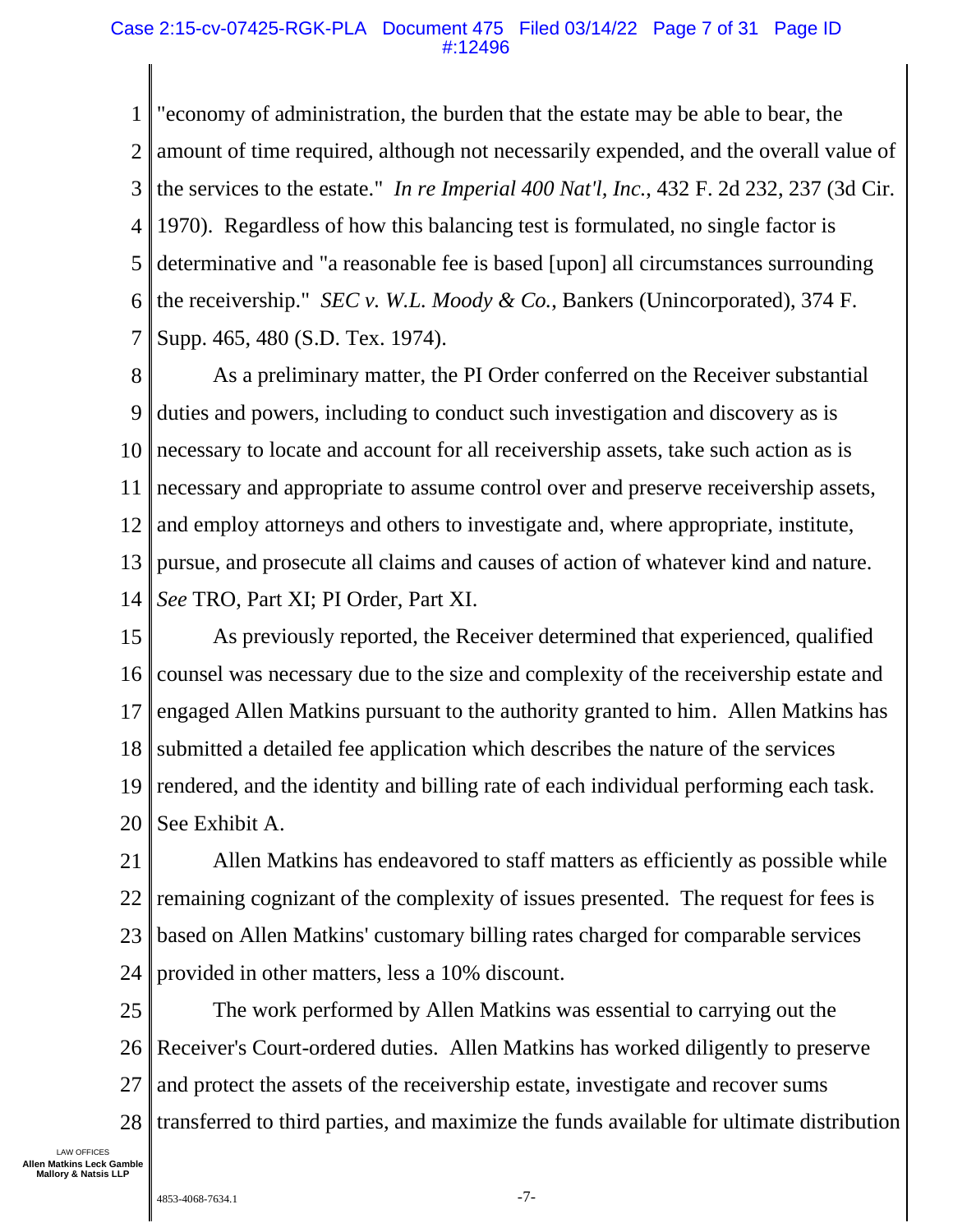#### Case 2:15-cv-07425-RGK-PLA Document 475 Filed 03/14/22 Page 8 of 31 Page ID #:12497

| $\mathbf 1$                                                                        | to investors. Moreover, Allen Matkins seeks payment of only 80% of fees incurred          |
|------------------------------------------------------------------------------------|-------------------------------------------------------------------------------------------|
| $\overline{2}$                                                                     | on an interim basis in recognition of the fact that its work in assisting the Receiver is |
| 3                                                                                  | ongoing. Payment of the proposed 20% holdback will be sought at the conclusion of         |
| $\overline{4}$                                                                     | the receivership. Allen Matkins' fees are fair and reasonable and should be approved      |
| 5                                                                                  | and paid on an interim basis.                                                             |
| 6                                                                                  | <b>CONCLUSION</b><br>IV.                                                                  |
| 7                                                                                  | Allen Matkins, therefore, respectfully requests the Court enter an Order:                 |
| 8                                                                                  | 1.<br>Approving Allen Matkins' fees, on an interim basis, of \$48,684.60;                 |
| 9                                                                                  | 2.<br>Authorizing and directing the Receiver to pay 80% of approved fees, or              |
| 10                                                                                 | \$38,947.68, from the assets of the Receivership Entities;                                |
| 11                                                                                 | 3.<br>Approving Allen Matkins' costs in the amount of \$316.25, and                       |
| 12                                                                                 | authorizing and directing the Receiver to reimburse such costs in full; and               |
| 13                                                                                 | For such other and further relief as the Court deems appropriate.<br>4.                   |
| 14                                                                                 |                                                                                           |
| 15                                                                                 | ALLEN MATKINS LECK GAMBLE<br>Dated: March 11, 2022<br>MALLORY & NATSIS LLP                |
| 16                                                                                 |                                                                                           |
| 17                                                                                 | /s/ Edward G. Fates<br>$\mathbf{By:}$<br><b>EDWARD G. FATES</b>                           |
| 18                                                                                 | <b>Attorneys for Receiver</b><br>THOMÁS A. SEAMAN                                         |
| 19                                                                                 |                                                                                           |
| 20                                                                                 |                                                                                           |
| 21                                                                                 |                                                                                           |
| 22                                                                                 |                                                                                           |
| 23                                                                                 |                                                                                           |
| 24                                                                                 |                                                                                           |
| 25                                                                                 |                                                                                           |
| 26                                                                                 |                                                                                           |
| 27                                                                                 |                                                                                           |
| 28                                                                                 |                                                                                           |
| <b>LAW OFFICES</b><br>Allen Matkins Leck Gamble<br><b>Mallory &amp; Natsis LLP</b> |                                                                                           |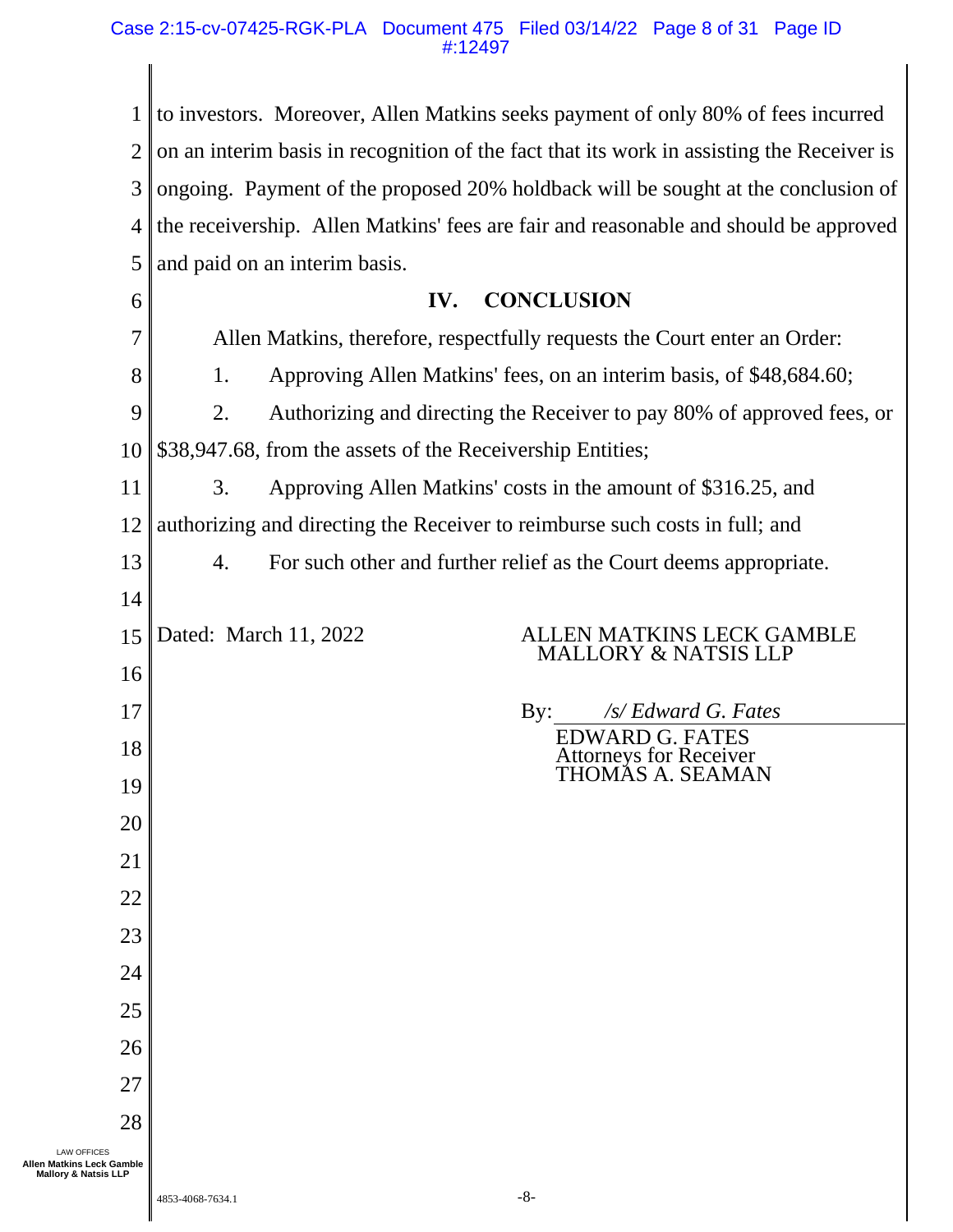Case 2:15-cv-07425-RGK-PLA Document 475 Filed 03/14/22 Page 9 of 31 Page ID #:12498

# **EXHIBIT A**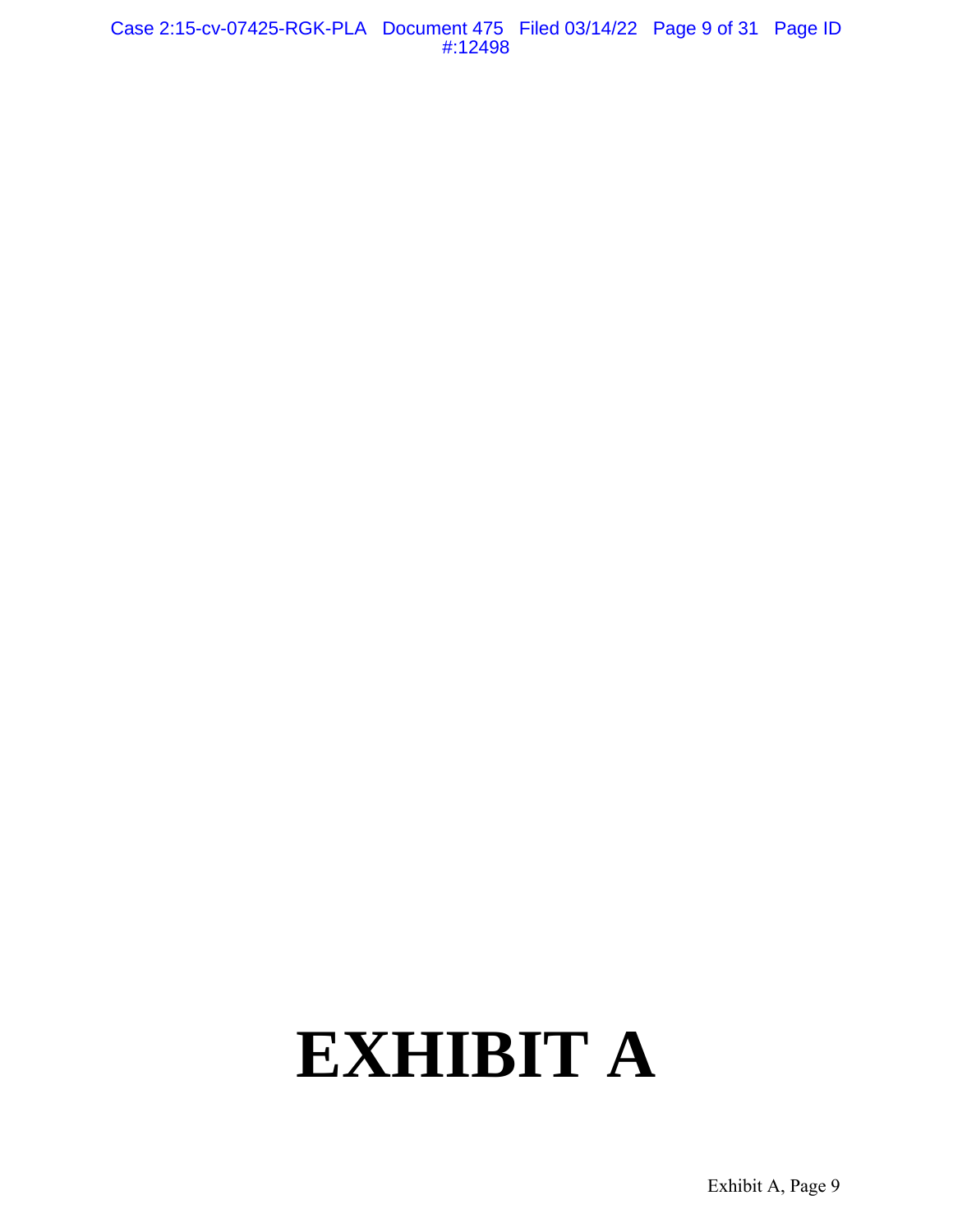#### Case 2:15-cv-07425-RGK-PLA Document 475 Filed 03/14/22 Page 10 of 31 Page ID #:12499

03/02/22 17:24:01 PROFORMA STATEMENT FOR MATTER 375323.00002 (Thomas A. Seaman, Receiver for US Fine I) (General Receivership)

|                                         | <b>Preliminary Billing Form</b><br>Billing Atty: 000313 - Zaro, David<br>Matter #: 375323,00002<br>Client Name: Thomas A. Seaman, Receiver for US Fine I<br>Date of Last Billing: 08/06/21<br>Matter Name: General Receivership<br>Proforma Number: 1149624<br>Client/Matter Joint Group # 375323-1 |                                                                                                                                                                                                                                                                                                                      |                                  |                              |                         |                        |           |                            |           |  |  |  |  |
|-----------------------------------------|-----------------------------------------------------------------------------------------------------------------------------------------------------------------------------------------------------------------------------------------------------------------------------------------------------|----------------------------------------------------------------------------------------------------------------------------------------------------------------------------------------------------------------------------------------------------------------------------------------------------------------------|----------------------------------|------------------------------|-------------------------|------------------------|-----------|----------------------------|-----------|--|--|--|--|
|                                         |                                                                                                                                                                                                                                                                                                     |                                                                                                                                                                                                                                                                                                                      |                                  | <b>Client Matter Number:</b> |                         |                        |           |                            |           |  |  |  |  |
|                                         |                                                                                                                                                                                                                                                                                                     | Fees for Matter 375323.00002. (General Receivership)                                                                                                                                                                                                                                                                 |                                  |                              |                         |                        |           |                            |           |  |  |  |  |
| <b>Trans</b><br><b>Date</b><br>07/01/21 | Index<br>8497192                                                                                                                                                                                                                                                                                    | <b>Description of Service Rendered</b><br>Follow-up on the call/email from the AUSA<br>to obtain costs of claim process and<br>distribution (.6). Follow-up analysis of the<br>AUSA judgment/IRS' present position, the<br>approach to prompt determination or<br>assessment, possible engagement with<br>AUSA (.8). | <b>Timekeeper</b><br>Zaro, David | <b>Hours</b><br>1.40         | <b>Fees</b><br>1,171.80 | <b>Sum</b><br>1,171.80 | <b>WO</b> | <b>Circle Action</b><br>HD | <b>TR</b> |  |  |  |  |
| 07/08/21                                | 8502020                                                                                                                                                                                                                                                                                             | Email/follow-up on the joint statement<br>related to restitution AUSA's and assess<br>impact on receivership and distribution.                                                                                                                                                                                       | Zaro, David                      | 0.70                         | 585.90                  | 1,757.70               | <b>WO</b> | HD                         | <b>TR</b> |  |  |  |  |
| 08/11/21                                | 8536588                                                                                                                                                                                                                                                                                             | Several emails and call with counsel related<br>to restitution AUSA/Mr. Richardson and<br>collection issues.                                                                                                                                                                                                         | Zaro, David                      | 0.40                         | 334.80                  | 2,092.50               | <b>WO</b> | HD                         | <b>TR</b> |  |  |  |  |
| 12/15/21                                | 8669716                                                                                                                                                                                                                                                                                             | Several emails/voicemails with AUSA and<br>Receiver related to trial testimony.                                                                                                                                                                                                                                      | Zaro, David                      | 0.40                         | 334.80                  | 2,427.30               | <b>WO</b> | HD                         | <b>TR</b> |  |  |  |  |
| 12/16/21                                | 8669761                                                                                                                                                                                                                                                                                             | Several emails with the Receiver and the<br>United States Attorney related to the<br>Receiver testimony/criminal proceeding.                                                                                                                                                                                         | Zaro, David                      | 0.40                         | 334.80                  | 2,762.10               | <b>WO</b> | HD                         | <b>TR</b> |  |  |  |  |
|                                         |                                                                                                                                                                                                                                                                                                     | Disbursements for Matter 375323.00002 (General Receivership)                                                                                                                                                                                                                                                         |                                  |                              |                         |                        |           |                            |           |  |  |  |  |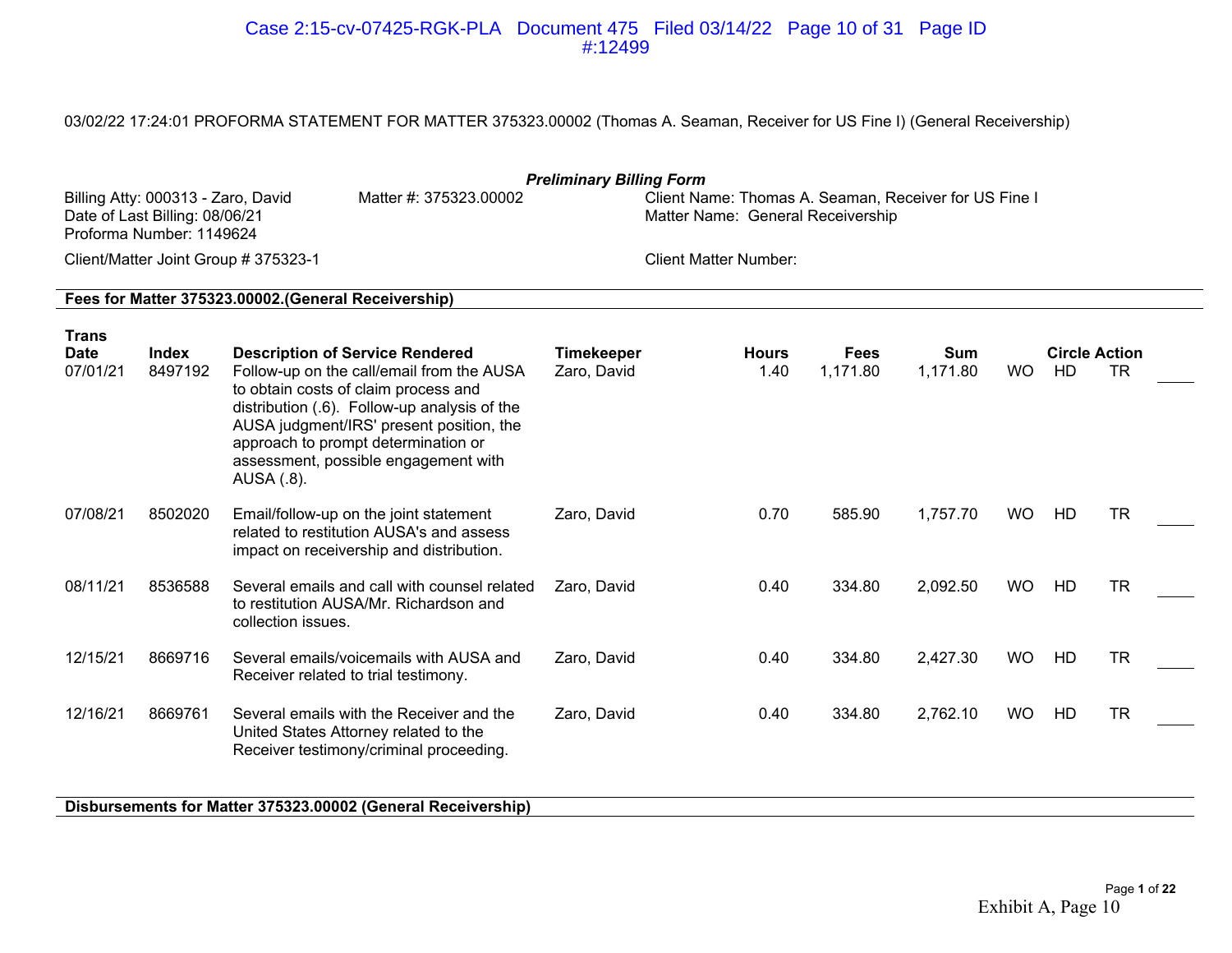## Case 2:15-cv-07425-RGK-PLA Document 475 Filed 03/14/22 Page 11 of 31 Page ID

#:12500

03/02/22 17:24:01 PROFORMA STATEMENT FOR MATTER 375323.00002 (Thomas A. Seaman, Receiver for US Fine I) (General Receivership)

| <b>Trans</b>                                                                               |                                                                   |                                                                                                                                     |                    |                                          |           |    |           |  |
|--------------------------------------------------------------------------------------------|-------------------------------------------------------------------|-------------------------------------------------------------------------------------------------------------------------------------|--------------------|------------------------------------------|-----------|----|-----------|--|
| <b>Date</b><br>07/20/21                                                                    | Index<br>2723383                                                  | <b>Type</b><br>BW - Duplication - Black & White Copies                                                                              | Quantity<br>131.00 | Amt<br>19.65                             | <b>WO</b> | HD | <b>TR</b> |  |
|                                                                                            |                                                                   |                                                                                                                                     |                    |                                          |           |    |           |  |
| 07/20/21                                                                                   | 2725430                                                           | POST - Postage - RICOH -5 Large Envelopes                                                                                           | 0.00               | 9.00                                     | <b>WO</b> | HD | <b>TR</b> |  |
| 07/20/21                                                                                   | 2727965                                                           | FILING - Filing Fees - Nationwide Legal LLC - LOS ANGELES<br>COUNTY SUPERIOR COURT, STATUS REPORT<br>REGARDING PENDING RECEIVERSHIP | 0.00               | 54.85                                    | <b>WO</b> | HD | <b>TR</b> |  |
| 07/20/21                                                                                   | 2727966                                                           | MSNGR - Messenger - Nationwide Legal LLC - LOS<br>ANGELES SUPERIOR COURT OF CALIFORNIA                                              | 0.00               | 44.30                                    | <b>WO</b> | HD | <b>TR</b> |  |
| 08/02/21                                                                                   | 2726751                                                           | BW - Duplication - Black & White Copies                                                                                             | 20.00              | 3.00                                     | <b>WO</b> | HD | <b>TR</b> |  |
| 08/02/21                                                                                   | 2728430                                                           | FILING - Nationwide Legal, LLC - LOS ANGELES COUNTY<br>SUPERIOR COURT, NOTICE OF CONTINUED STATUS<br><b>CONFERENCE</b>              | 0.00               | 46.75                                    | <b>WO</b> | HD | <b>TR</b> |  |
| 08/02/21                                                                                   | 2728431                                                           | MSNGR - Nationwide Legal, LLC - LOS ANGELES<br>SUPERIOR COURT OF CALIFORNIA, Deliver Courtesy                                       | 0.00               | 32.20                                    | <b>WO</b> | HD | <b>TR</b> |  |
| 10/25/21                                                                                   | 2737995                                                           | BW - Duplication - Black & White Copies                                                                                             | 135.00             | 20.25                                    | <b>WO</b> | HD | <b>TR</b> |  |
| 10/25/21                                                                                   | 2740310                                                           | FILING - Filing - Nationwide Legal LLC - LOS ANGELES<br>SUPERIOR COURT OF CALIFORNIA                                                | 0.00               | 39.20                                    | <b>WO</b> | HD | <b>TR</b> |  |
| 10/25/21                                                                                   | 2740311                                                           | MSNGR - Messenger - Nationwide Legal LLC - LOS<br>ANGELES SUPERIOR COURT OF CALIFORNIA                                              | 0.00               | 47.05                                    | <b>WO</b> | HD | <b>TR</b> |  |
| <b>Proforma Summary</b>                                                                    |                                                                   |                                                                                                                                     |                    |                                          |           |    |           |  |
| <b>Timekeeper</b><br><b>Number</b><br>000313                                               | <b>Timekeeper</b><br>Zaro, David                                  | <b>Hours</b><br>3.30<br>3.30                                                                                                        | Rate<br>837.00     | <b>Amounts</b><br>2,762.10<br>\$2,762.10 |           |    |           |  |
| <b>Subtotal Fees</b><br><b>Discount</b><br><b>Total Fees</b><br><b>Total Disbursements</b> |                                                                   |                                                                                                                                     |                    | \$2,762.10<br>0.00<br>2,762.10<br>316.25 |           |    |           |  |
|                                                                                            | <b>Attorney Billing Instructions</b>                              |                                                                                                                                     |                    |                                          |           |    |           |  |
|                                                                                            | <b>BILL ALL</b><br><b>BILL FEES ONLY</b><br><b>BILL COST ONLY</b> | Hold<br>Write Off<br><b>Transfer All</b>                                                                                            |                    |                                          |           |    |           |  |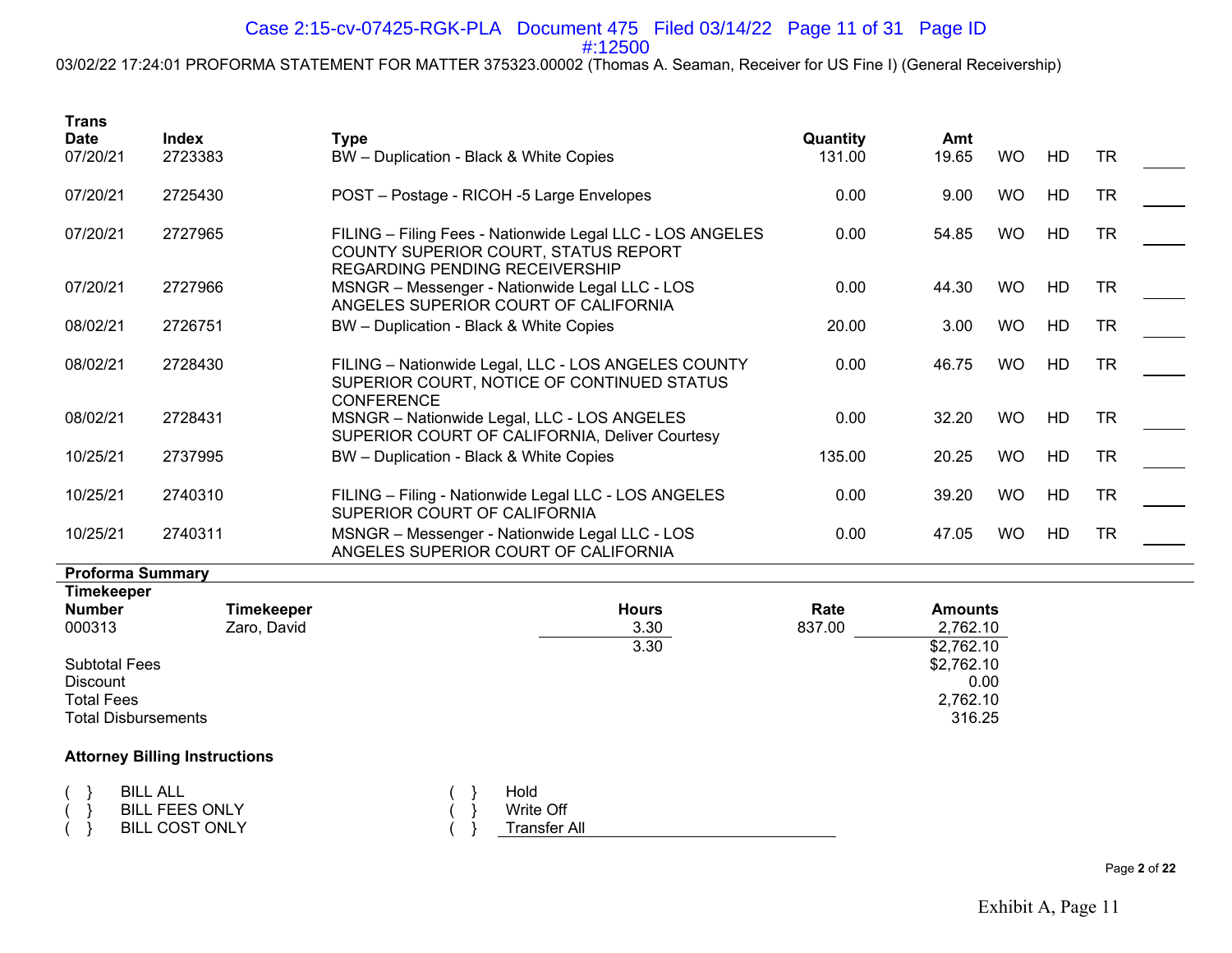#### Case 2:15-cv-07425-RGK-PLA Document 475 Filed 03/14/22 Page 12 of 31 Page ID #:12501

03/02/22 17:24:01 PROFORMA STATEMENT FOR MATTER 375323.00002 (Thomas A. Seaman, Receiver for US Fine I) (General Receivership)

#### **Billing Instructions**

expires 6/30/2022: 10% off standard rates (automatic); no text editing; copies @ .15

#### **Account Summary – As Of 03/02/22**

|                     | <b>Fiscal YTD</b> |          |        | Calendar YTD |          |       | <b>LTD</b> |            |                      |  |
|---------------------|-------------------|----------|--------|--------------|----------|-------|------------|------------|----------------------|--|
|                     | Total             | Fees     | Disb.  | Total        | Fees     | Disb. | Total      | Fees       | <b>Disbursements</b> |  |
| Worked              | 8,422.10          | 7,586.10 | 836.00 | 4,630.95     | 4,630.95 | 0.00  | 195,188.32 | 161,257.95 | 33,930.37            |  |
| <b>Unbilled Adj</b> | 0.00              | 0.00     | 0.00   | 0.00         | 0.00     | 0.00  | 1,125.57   | 190.17     | 935.40               |  |
| <b>Billed</b>       | 3,015.30          | 3,014.55 | 0.75   | 0.00         | 0.00     | 0.00  | 152,777.97 | 152,777.97 | 33,614.12            |  |
| Collected           | 3,015.30          | 3,014.55 | 0.75   | 0.00         | 0.00     | 0.00  | 186,392.09 | 152,777.97 | 33,614.12            |  |
| AR Write Off        | 0.00              | 0.00     | 0.00   | 0.00         | 0.00     | 0.00  | 0.00       | 0.00       | 0.00                 |  |
|                     | <b>Total</b>      | Fees     | Costs  |              |          |       |            |            |                      |  |
| <b>WIP</b>          | 7,902.35          | 7,586.10 | 316.25 |              |          |       |            |            |                      |  |
| <b>Balance</b>      |                   |          |        |              |          |       |            |            |                      |  |
| <b>AR Balance</b>   | 0.00              | 0.00     | 0.00   |              |          |       |            |            |                      |  |
| <b>Unalloc</b>      | 0.00              |          |        |              |          |       |            |            |                      |  |
| <b>Payment</b>      |                   |          |        |              |          |       |            |            |                      |  |
| <b>Client Trust</b> | 0.00              |          |        |              |          |       |            |            |                      |  |
| <b>Balance</b>      |                   |          |        |              |          |       |            |            |                      |  |

#### **Billing Address**

Thomas A. Seaman, Receiver for US Fine Investment Arts Inc SEAMAN, THOMAS (Receiver) 1 Park Plaza, Suite 580 Irvine, CA 92614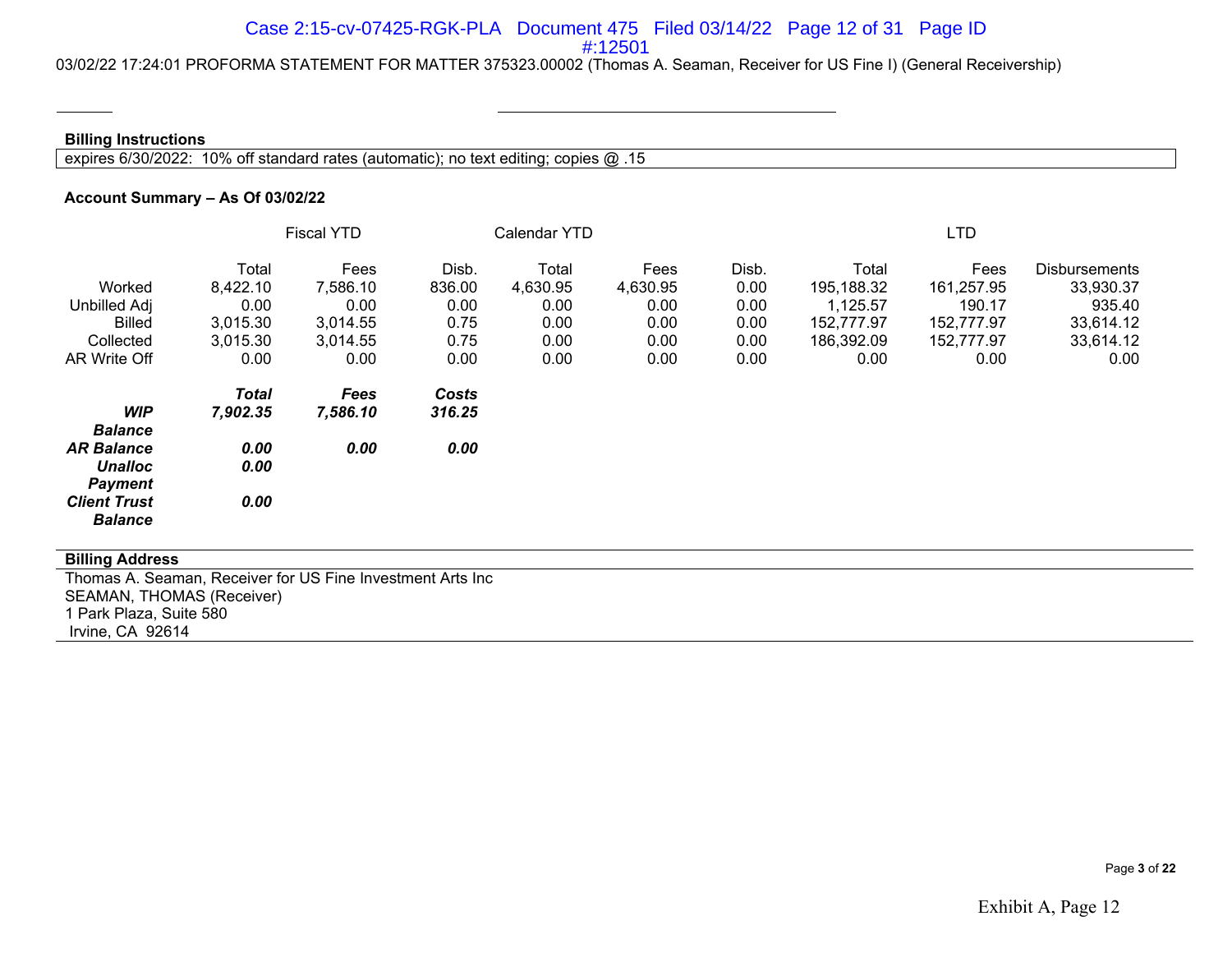#### Case 2:15-cv-07425-RGK-PLA Document 475 Filed 03/14/22 Page 13 of 31 Page ID #:12502

## 03/02/22 17:24:03 PROFORMA STATEMENT FOR MATTER 375323.00004 (Thomas A. Seaman, Receiver for US Fine I) (Reporting)

|                                  | <b>Preliminary Billing Form</b><br>Billing Atty: 000313 - Zaro, David<br>Matter #: 375323.00004<br>Client Name: Thomas A. Seaman, Receiver for US Fine I<br>Date of Last Billing: 12/15/21<br>Matter Name: Reporting<br>Proforma Number: 1149624 |                                                                                                                                                                                                     |                                          |                      |                      |                     |           |                            |           |  |  |  |  |
|----------------------------------|--------------------------------------------------------------------------------------------------------------------------------------------------------------------------------------------------------------------------------------------------|-----------------------------------------------------------------------------------------------------------------------------------------------------------------------------------------------------|------------------------------------------|----------------------|----------------------|---------------------|-----------|----------------------------|-----------|--|--|--|--|
|                                  |                                                                                                                                                                                                                                                  | Client/Matter Joint Group # 375323-1                                                                                                                                                                | <b>Client Matter Number:</b>             |                      |                      |                     |           |                            |           |  |  |  |  |
|                                  |                                                                                                                                                                                                                                                  | Fees for Matter 375323.00004.(Reporting)                                                                                                                                                            |                                          |                      |                      |                     |           |                            |           |  |  |  |  |
| Trans<br><b>Date</b><br>08/05/21 | Index<br>8529426                                                                                                                                                                                                                                 | <b>Description of Service Rendered</b><br>Communications with Receiver re:<br>preparation of interim report                                                                                         | <b>Timekeeper</b><br>Fates, Edward (Ted) | <b>Hours</b><br>0.10 | <b>Fees</b><br>64.35 | <b>Sum</b><br>64.35 | <b>WO</b> | <b>Circle Action</b><br>HD | <b>TR</b> |  |  |  |  |
| 08/05/21                         | 8531256                                                                                                                                                                                                                                          | Several emails related to Receiver/counsel<br>to address accounting/report and work on<br>the draft narrative report for past two<br>quarters, follow-up regarding same.                            | Zaro, David                              | 1.10                 | 920.70               | 985.05              | <b>WO</b> | HD                         | <b>TR</b> |  |  |  |  |
| 08/06/21                         | 8530480                                                                                                                                                                                                                                          | Review and revise Receiver's 23rd interim<br>report                                                                                                                                                 | Fates, Edward (Ted)                      | 0.50                 | 321.75               | 1,306.80            | <b>WO</b> | HD                         | <b>TR</b> |  |  |  |  |
| 08/06/21                         | 8534526                                                                                                                                                                                                                                          | Emails and call with Receiver and counsel<br>regarding Receiver Report (.4). Work on<br>the draft report of the Receiver to address<br>narrative concerning tax and distribution<br>issues $(.9)$ . | Zaro, David                              | 1.30                 | 1,088.10             | 2,394.90            | <b>WO</b> | HD                         | <b>TR</b> |  |  |  |  |
| 08/11/21                         | 8534039                                                                                                                                                                                                                                          | Revisions to Receiver's 23rd interim report<br>(.2) meet and confer communications with<br>SEC counsel re: report (.2)                                                                              | Fates, Edward (Ted)                      | 0.40                 | 257.40               | 2,652.30            | <b>WO</b> | HD                         | <b>TR</b> |  |  |  |  |
| 08/11/21                         | 8536597                                                                                                                                                                                                                                          | Work with Receiver/counsel as to the 23rd<br>report and approach to receivership in light<br>of delays in distribution and confer with<br>counsel.                                                  | Zaro, David                              | 0.70                 | 585.90               | 3,238.20            | <b>WO</b> | HD                         | <b>TR</b> |  |  |  |  |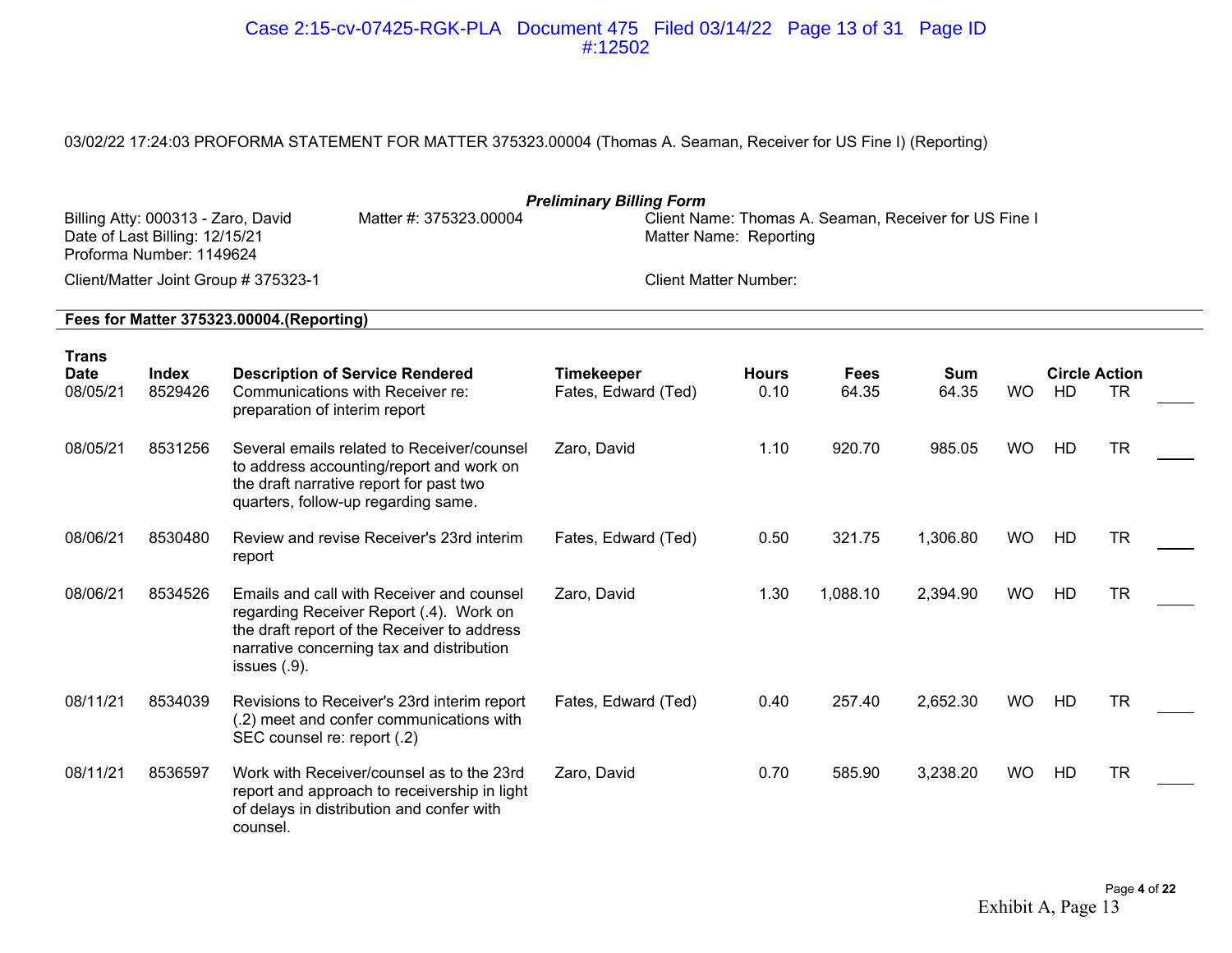#### Case 2:15-cv-07425-RGK-PLA Document 475 Filed 03/14/22 Page 14 of 31 Page ID #:12503

# 03/02/22 17:24:03 PROFORMA STATEMENT FOR MATTER 375323.00004 (Thomas A. Seaman, Receiver for US Fine I) (Reporting)

#### **Fees for Matter 375323.00004.(Reporting)**

| <b>Trans</b><br><b>Date</b> | <b>Index</b> | <b>Description of Service Rendered</b>                                                                                                                                                                             | <b>Timekeeper</b>   | <b>Hours</b> | <b>Fees</b> | Sum      |           | <b>Circle Action</b> |           |  |
|-----------------------------|--------------|--------------------------------------------------------------------------------------------------------------------------------------------------------------------------------------------------------------------|---------------------|--------------|-------------|----------|-----------|----------------------|-----------|--|
| 08/23/21                    | 8546658      | Email related to the Receiver/Chen report<br>and follow-up on the status of tax issues.                                                                                                                            | Zaro, David         | 0.20         | 167.40      | 3,405.60 | <b>WO</b> | HD                   | <b>TR</b> |  |
| 08/30/21                    | 8556687      | Call with tax counsel, then further work on<br>drafting/revising the Receiver Report and<br>Recommendations, and Receiver and Allen<br>Matkins fee applications.                                                   | Zaro, David         | 0.80         | 669.60      | 4,075.20 | <b>WO</b> | HD                   | <b>TR</b> |  |
| 09/01/21                    | 8558381      | Revisions to the report, follow-up on the<br>Receiver recommendations, status of taxes<br>and revisions to fee application (.6) Emails<br>with Receiver and counsel as to the report<br>and fee applications (.2). | Zaro, David         | 0.80         | 669.60      | 4,744.80 | <b>WO</b> | HD                   | <b>TR</b> |  |
| 09/02/21                    | 8561939      | Several emails with Receiver and review of<br>the report/application and response.                                                                                                                                 | Zaro, David         | 0.40         | 334.80      | 5,079.60 | <b>WO</b> | HD                   | <b>TR</b> |  |
| 10/13/21                    | 8611098      | Revise and finalize Receiver's 23rd interim<br>report                                                                                                                                                              | Fates, Edward (Ted) | 0.50         | 321.75      | 5,401.35 | WO.       | HD                   | <b>TR</b> |  |

| <b>Proforma Summary</b>    |                     |              |        |                |
|----------------------------|---------------------|--------------|--------|----------------|
| <b>Timekeeper</b>          |                     |              |        |                |
| <b>Number</b>              | <b>Timekeeper</b>   | <b>Hours</b> | Rate   | <b>Amounts</b> |
| 000313                     | Zaro, David         | 5.30         | 837.00 | 4,436.10       |
| 001665                     | Fates, Edward (Ted) | 1.50         | 643.50 | 965.25         |
|                            |                     | 6.80         |        | \$5,401.35     |
| <b>Subtotal Fees</b>       |                     |              |        | \$5,401.35     |
| Discount                   |                     |              |        | 0.00           |
| <b>Total Fees</b>          |                     |              |        | 5,401.35       |
| <b>Total Disbursements</b> |                     |              |        | 0.00           |

#### **Attorney Billing Instructions**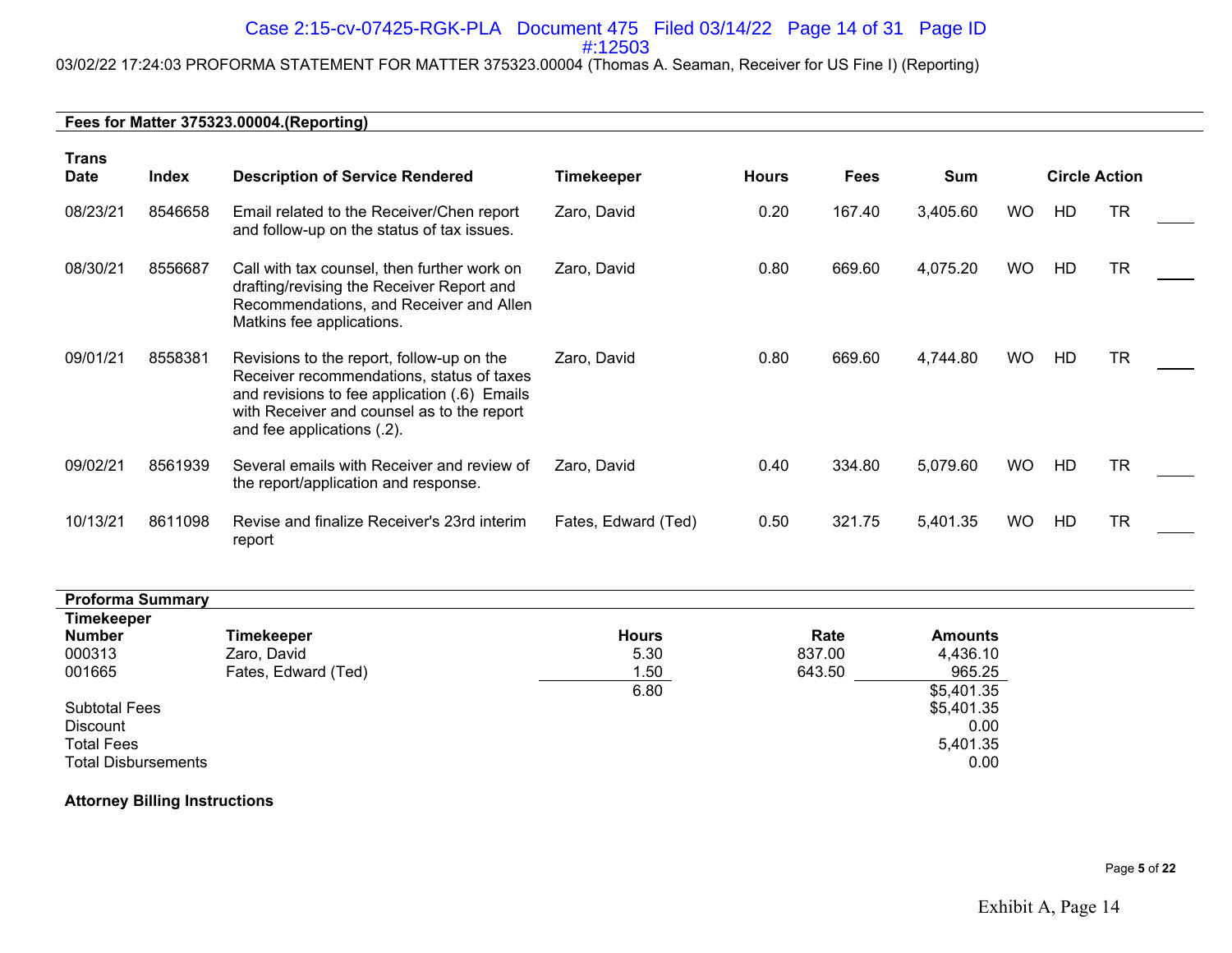#### Case 2:15-cv-07425-RGK-PLA Document 475 Filed 03/14/22 Page 15 of 31 Page ID #:12504

#### 03/02/22 17:24:03 PROFORMA STATEMENT FOR MATTER 375323.00004 (Thomas A. Seaman, Receiver for US Fine I) (Reporting)

| <b>BILL ALL</b>            |  | Hold        |
|----------------------------|--|-------------|
| L FEES ONLY<br><b>BILL</b> |  | Write Off   |
| <b>BILL COST ONLY</b>      |  | ransfer All |

#### **Billing Instructions**

expires 6/30/2022: 10% off standard rates (automatic); no text editing; copies @ .15

#### **Account Summary – As Of 03/02/22**

|                                                       | <b>Fiscal YTD</b>        |                  |               | Calendar YTD |          |       | <b>LTD</b> |           |                      |
|-------------------------------------------------------|--------------------------|------------------|---------------|--------------|----------|-------|------------|-----------|----------------------|
|                                                       | Total                    | Fees             | Disb.         | Total        | Fees     | Disb. | Total      | Fees      | <b>Disbursements</b> |
| Worked                                                | 7,712.55                 | 7,712.55         | 0.00          | 2,311.20     | 2,311.20 | 0.00  | 83,788.65  | 83,788.65 | 0.00                 |
| Unbilled Adj                                          | 0.00                     | 0.00             | 0.00          | 0.00         | 0.00     | 0.00  | 3,342.48   | 3,342.48  | 0.00                 |
| <b>Billed</b>                                         | 6,317.55                 | 6,317.55         | 0.00          | 0.00         | 0.00     | 0.00  | 71,889.12  | 71,889.12 | 0.00                 |
| Collected                                             | 6,317.55                 | 6,317.55         | 0.00          | 0.00         | 0.00     | 0.00  | 71,889.12  | 71,889.12 | 0.00                 |
| AR Write Off                                          | 0.00                     | 0.00             | 0.00          | 0.00         | 0.00     | 0.00  | 0.00       | 0.00      | 0.00                 |
| <b>WIP</b>                                            | <b>Total</b><br>7,712.55 | Fees<br>7,712.55 | Costs<br>0.00 |              |          |       |            |           |                      |
| <b>Balance</b>                                        |                          |                  |               |              |          |       |            |           |                      |
| <b>AR Balance</b><br><b>Unalloc</b><br><b>Payment</b> | 0.00<br>0.00             | 0.00             | 0.00          |              |          |       |            |           |                      |
| <b>Client Trust</b><br><b>Balance</b>                 | 0.00                     |                  |               |              |          |       |            |           |                      |

#### **Billing Address**

Thomas A. Seaman, Receiver for US Fine Investment Arts Inc SEAMAN, THOMAS (Receiver) 1 Park Plaza, Suite 580 Irvine, CA 92614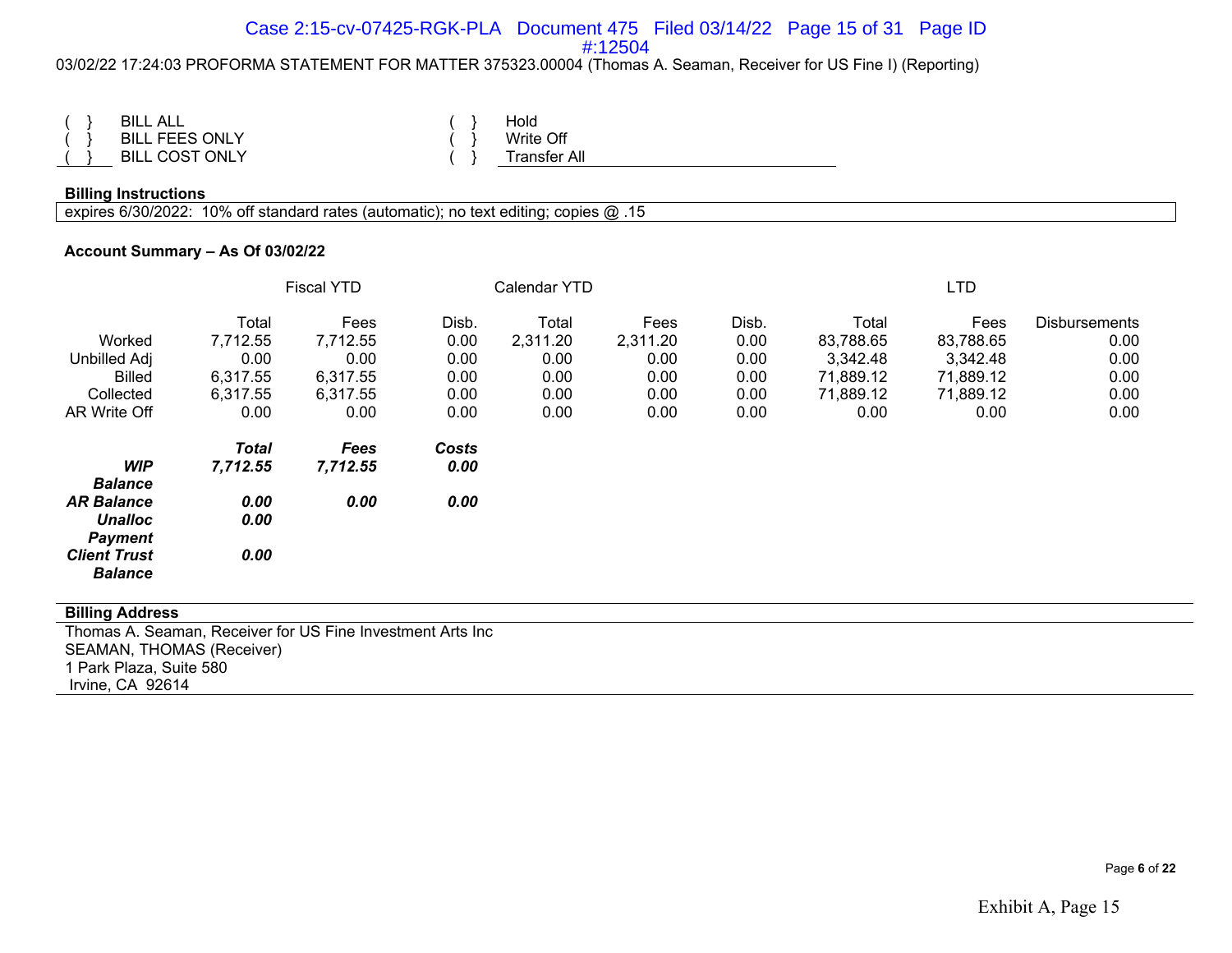#### Case 2:15-cv-07425-RGK-PLA Document 475 Filed 03/14/22 Page 16 of 31 Page ID #:12505

## 03/02/22 17:24:05 PROFORMA STATEMENT FOR MATTER 375323.00007 (Thomas A. Seaman, Receiver for US Fine I) (Pending Litigation)

| <b>Preliminary Billing Form</b><br>Client Name: Thomas A. Seaman, Receiver for US Fine I<br>Billing Atty: 000313 - Zaro, David<br>Matter #: 375323.00007<br>Date of Last Billing: 12/15/21<br>Matter Name: Pending Litigation<br>Proforma Number: 1149624 |                  |                                                                                                                                                  |                                          |                      |                       |               |           |    |                                   |  |  |
|-----------------------------------------------------------------------------------------------------------------------------------------------------------------------------------------------------------------------------------------------------------|------------------|--------------------------------------------------------------------------------------------------------------------------------------------------|------------------------------------------|----------------------|-----------------------|---------------|-----------|----|-----------------------------------|--|--|
|                                                                                                                                                                                                                                                           |                  | Client/Matter Joint Group # 375323-1                                                                                                             | <b>Client Matter Number:</b>             |                      |                       |               |           |    |                                   |  |  |
|                                                                                                                                                                                                                                                           |                  | Fees for Matter 375323.00007. (Pending Litigation)                                                                                               |                                          |                      |                       |               |           |    |                                   |  |  |
| Trans<br><b>Date</b><br>07/19/21                                                                                                                                                                                                                          | Index<br>8509611 | <b>Description of Service Rendered</b><br>Advise on issues related to pending Geng<br>v. Chen case in state court                                | <b>Timekeeper</b><br>Fates, Edward (Ted) | <b>Hours</b><br>0.20 | <b>Fees</b><br>128.70 | Sum<br>128.70 | <b>WO</b> | HD | <b>Circle Action</b><br><b>TR</b> |  |  |
| 07/19/21                                                                                                                                                                                                                                                  | 8525211          | Review relevant pleadings and prepare<br>status report for pending action and confer<br>with counsel regarding the same (.7).                    | Aspis, Norman                            | 0.70                 | 311.85                | 440.55        | <b>WO</b> | HD | <b>TR</b>                         |  |  |
| 07/20/21                                                                                                                                                                                                                                                  | 8524412          | Review, revise, and file status report for<br>pending Geng action and confer with<br>counsel regarding the same (.3).                            | Aspis, Norman                            | 0.30                 | 133.65                | 574.20        | <b>WO</b> | HD | <b>TR</b>                         |  |  |
| 07/30/21                                                                                                                                                                                                                                                  | 8524249          | Prepare for and participate in status<br>conference in state court actions, and draft<br>notice of continuance of status conference<br>(1.5).    | Aspis, Norman                            | 1.50                 | 668.25                | 1,242.45      | <b>WO</b> | HD | <b>TR</b>                         |  |  |
| 11/01/21                                                                                                                                                                                                                                                  | 8641847          | Address issues re: upcoming hearing in<br>Geng v. Chen matter in LA Superior Court;<br>confer with counsel re: same and telephonic<br>appearance | Fates, Edward (Ted)                      | 0.50                 | 321.75                | 1,564.20      | <b>WO</b> | HD | <b>TR</b>                         |  |  |
| 11/03/21                                                                                                                                                                                                                                                  | 8623755          | Calls from Attorney L. Liu regarding<br>pending state court case against S. Chen et<br>al.                                                       | Fates, Edward (Ted)                      | 0.80                 | 514.80                | 2,079.00      | <b>WO</b> | HD | <b>TR</b>                         |  |  |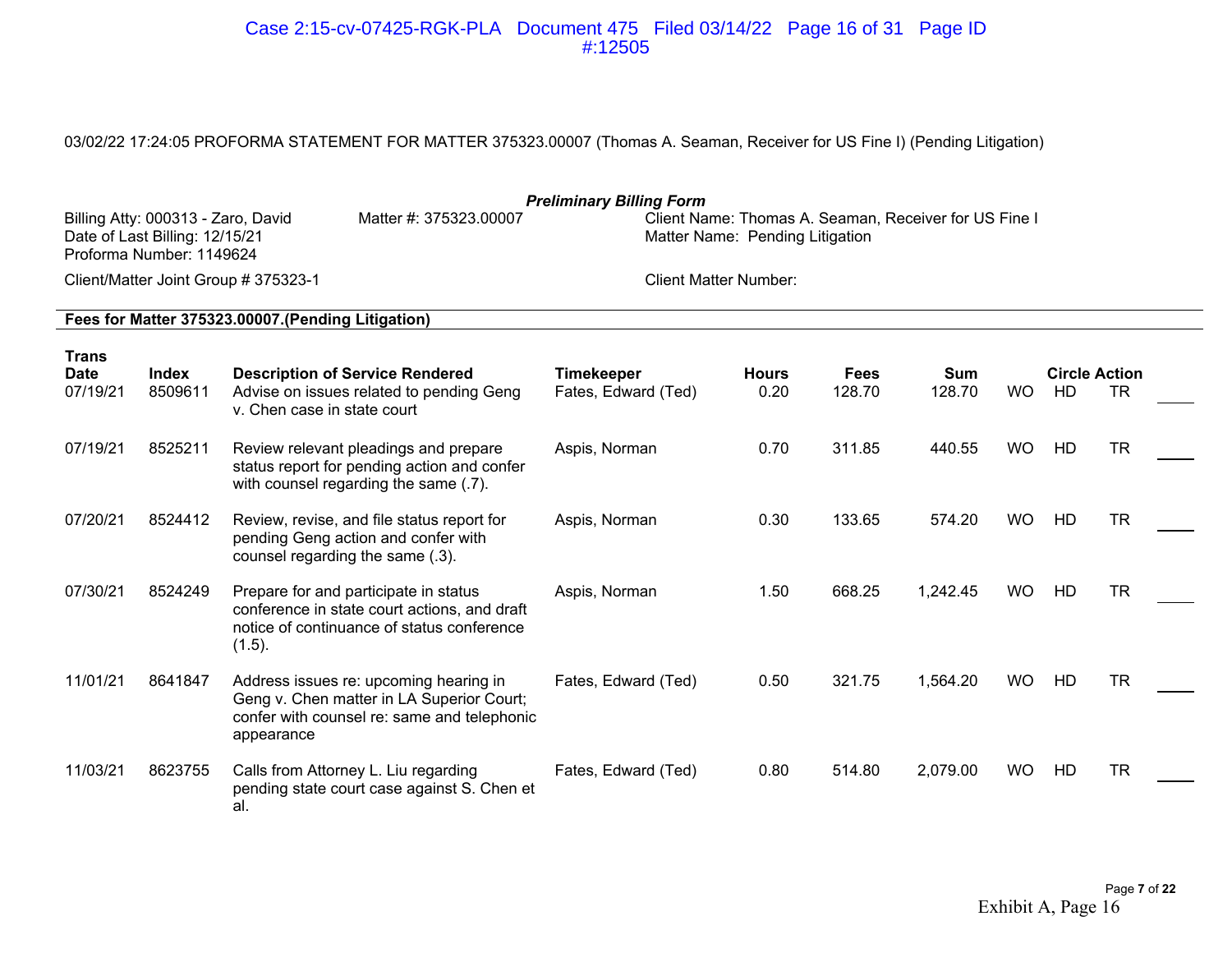#### Case 2:15-cv-07425-RGK-PLA Document 475 Filed 03/14/22 Page 17 of 31 Page ID #:12506

03/02/22 17:24:05 PROFORMA STATEMENT FOR MATTER 375323.00007 (Thomas A. Seaman, Receiver for US Fine I) (Pending Litigation)

**Fees for Matter 375323.00007.(Pending Litigation)**

| <b>Trans</b><br><b>Date</b><br>11/04/21 | Index<br>8641862 | <b>Description of Service Rendered</b><br>Prepare for and attend status conference in<br>pending investor actions in LA Superior                               | Timekeeper<br>Fates, Edward (Ted) | <b>Hours</b><br>1.40 | Fees<br>900.90 | Sum<br>2,979.90 | <b>WO</b> | <b>Circle Action</b><br>HD | TR |
|-----------------------------------------|------------------|----------------------------------------------------------------------------------------------------------------------------------------------------------------|-----------------------------------|----------------------|----------------|-----------------|-----------|----------------------------|----|
| 12/08/21                                | 8658662          | Court<br>Call from counsel for investor plaintiffs in<br>state court litigation regarding status of<br>receivership and stay of litigation against<br>entities | Fates, Edward (Ted)               | 0.30                 | 193.05         | 3.172.95        | <b>WO</b> | HD                         | TR |

#### **Account Summary – As Of 03/02/22**

|       | <b>Fiscal YTD</b> |       | Calendar YTD |     |       |       | <b>Tr</b> |                      |  |  |
|-------|-------------------|-------|--------------|-----|-------|-------|-----------|----------------------|--|--|
| Total | ees               | Disb. | $\tau$ otal  | ees | Disb. | Total | Fees      | <b>Disbursements</b> |  |  |

Page **8** of **22**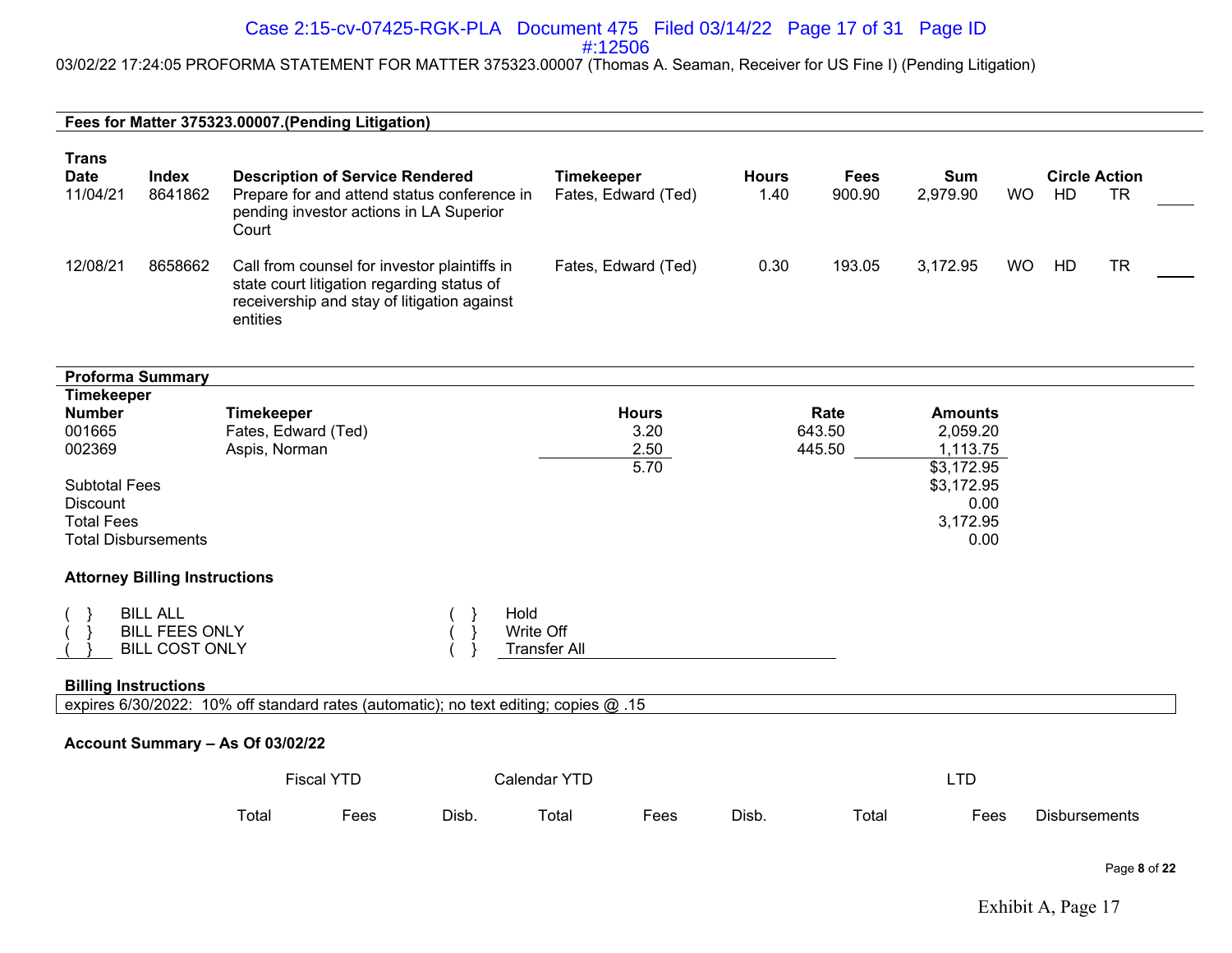#### Case 2:15-cv-07425-RGK-PLA Document 475 Filed 03/14/22 Page 18 of 31 Page ID #:12507

03/02/22 17:24:05 PROFORMA STATEMENT FOR MATTER 375323.00007 (Thomas A. Seaman, Receiver for US Fine I) (Pending Litigation)

| Worked<br>Unbilled Adj<br><b>Billed</b> | 5,027.85<br>0.00<br>3,580.20 | 5,027.85<br>0.00<br>3,580.20 | 0.00<br>0.00<br>0.00 | 904.50<br>0.00<br>0.00 | 904.50<br>0.00<br>0.00 | 0.00<br>0.00<br>0.00 | 33,093.67<br>0.00<br>28,050.30 | 33,078.15<br>0.00<br>28,050.30 | 15.52<br>0.00<br>15.52 |
|-----------------------------------------|------------------------------|------------------------------|----------------------|------------------------|------------------------|----------------------|--------------------------------|--------------------------------|------------------------|
| Collected                               | 3,580.20                     | 3,580.20                     | 0.00                 | 0.00                   | 0.00                   | 0.00                 | 28,065.82                      | 28,050.30                      | 15.52                  |
| AR Write Off                            | 0.00                         | 0.00                         | 0.00                 | 0.00                   | 0.00                   | 0.00                 | 0.00                           | 0.00                           | 0.00                   |
|                                         | <b>Total</b>                 | Fees                         | Costs                |                        |                        |                      |                                |                                |                        |
| <b>WIP</b><br><b>Balance</b>            | 5,186.55                     | 5,027.85                     | 158.70               |                        |                        |                      |                                |                                |                        |
| <b>AR Balance</b>                       | 0.00                         | 0.00                         | 0.00                 |                        |                        |                      |                                |                                |                        |
| <b>Unalloc</b><br><b>Payment</b>        | 0.00                         |                              |                      |                        |                        |                      |                                |                                |                        |
| <b>Client Trust</b><br><b>Balance</b>   | 0.00                         |                              |                      |                        |                        |                      |                                |                                |                        |

#### **Billing Address**

Thomas A. Seaman, Receiver for US Fine Investment Arts Inc SEAMAN, THOMAS (Receiver) 1 Park Plaza, Suite 580 Irvine, CA 92614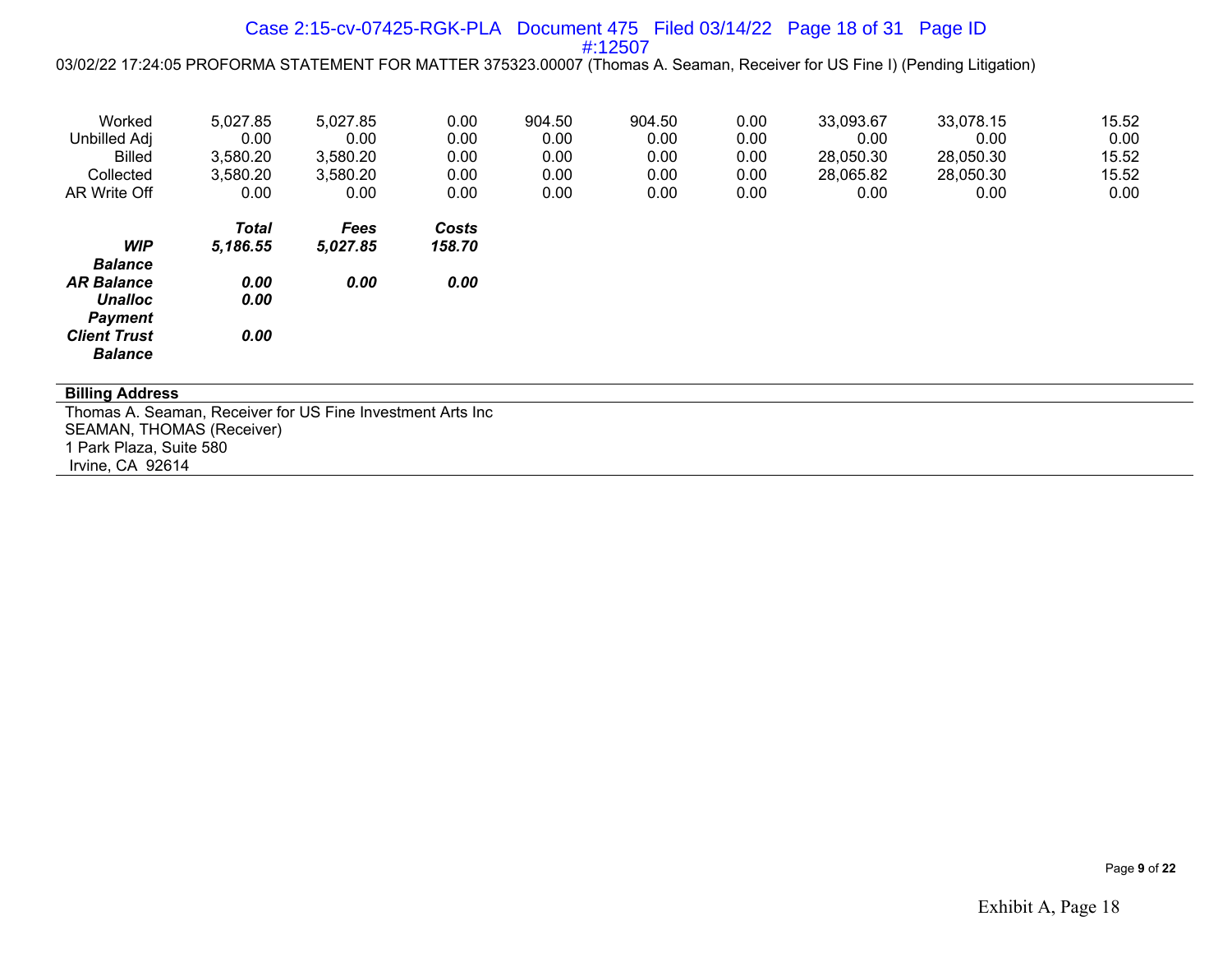#### Case 2:15-cv-07425-RGK-PLA Document 475 Filed 03/14/22 Page 19 of 31 Page ID #:12508

## 03/02/22 17:24:08 PROFORMA STATEMENT FOR MATTER 375323.00008 (Thomas A. Seaman, Receiver for US Fine I) (Claims)

| <b>Preliminary Billing Form</b><br>Billing Atty: 000313 - Zaro, David<br>Matter #: 375323.00008<br>Client Name: Thomas A. Seaman, Receiver for US Fine I<br>Date of Last Billing: 12/15/21<br>Matter Name: Claims<br>Proforma Number: 1149624 |                         |                                                                                                                                                                                                                                                                                                                                                                                                              |                                  |                              |                         |                        |           |                            |           |  |
|-----------------------------------------------------------------------------------------------------------------------------------------------------------------------------------------------------------------------------------------------|-------------------------|--------------------------------------------------------------------------------------------------------------------------------------------------------------------------------------------------------------------------------------------------------------------------------------------------------------------------------------------------------------------------------------------------------------|----------------------------------|------------------------------|-------------------------|------------------------|-----------|----------------------------|-----------|--|
|                                                                                                                                                                                                                                               |                         | Client/Matter Joint Group # 375323-1                                                                                                                                                                                                                                                                                                                                                                         |                                  | <b>Client Matter Number:</b> |                         |                        |           |                            |           |  |
|                                                                                                                                                                                                                                               |                         | Fees for Matter 375323.00008.(Claims)                                                                                                                                                                                                                                                                                                                                                                        |                                  |                              |                         |                        |           |                            |           |  |
| Trans<br><b>Date</b><br>07/01/21                                                                                                                                                                                                              | <b>Index</b><br>8497185 | <b>Description of Service Rendered</b><br>Review issues related to IRS claim and<br>evaluate the status of prompt determination<br>request, call with Receiver (.6). Follow-up<br>on the IRS claim issues with Receiver<br>counsel, analysis of current and alternative<br>strategy and alternatives, (06/30) emails to<br>AUSA/Receiver as to IRS claim/returns<br>related matters and review letter (1.6). | <b>Timekeeper</b><br>Zaro, David | <b>Hours</b><br>2.20         | <b>Fees</b><br>1,841.40 | <b>Sum</b><br>1,841.40 | <b>WO</b> | <b>Circle Action</b><br>HD | <b>TR</b> |  |
| 07/02/21                                                                                                                                                                                                                                      | 8499414                 | Further call with tax counsel as to<br>Receiver's efforts to engage the IRS related<br>to the IRS claims and returns and brief<br>research regarding prompt<br>assessment/determination (.8). Call/follow-<br>up on investor claimant and timing of<br>distribution (.3). Call with Receiver as to<br>the tax strategy/next steps (.2).                                                                      | Zaro, David                      | 1.30                         | 1,088.10                | 2,929.50               | <b>WO</b> | HD                         | TR.       |  |
| 07/12/21                                                                                                                                                                                                                                      | 8503653                 | Evaluate income tax issues.                                                                                                                                                                                                                                                                                                                                                                                  | Kraus, Katherine                 | 0.70                         | 488.25                  | 3,417.75               | <b>WO</b> | HD                         | TR.       |  |
| 07/12/21                                                                                                                                                                                                                                      | 8504148                 | Evaluate emails and analysis of<br>memorandum related to tax claims, issues<br>and status to assess options for expediting<br>the review process (.7). Meeting with tax                                                                                                                                                                                                                                      | Zaro, David                      | 1.20                         | 1,004.40                | 4,422.15               | <b>WO</b> | HD                         | TR.       |  |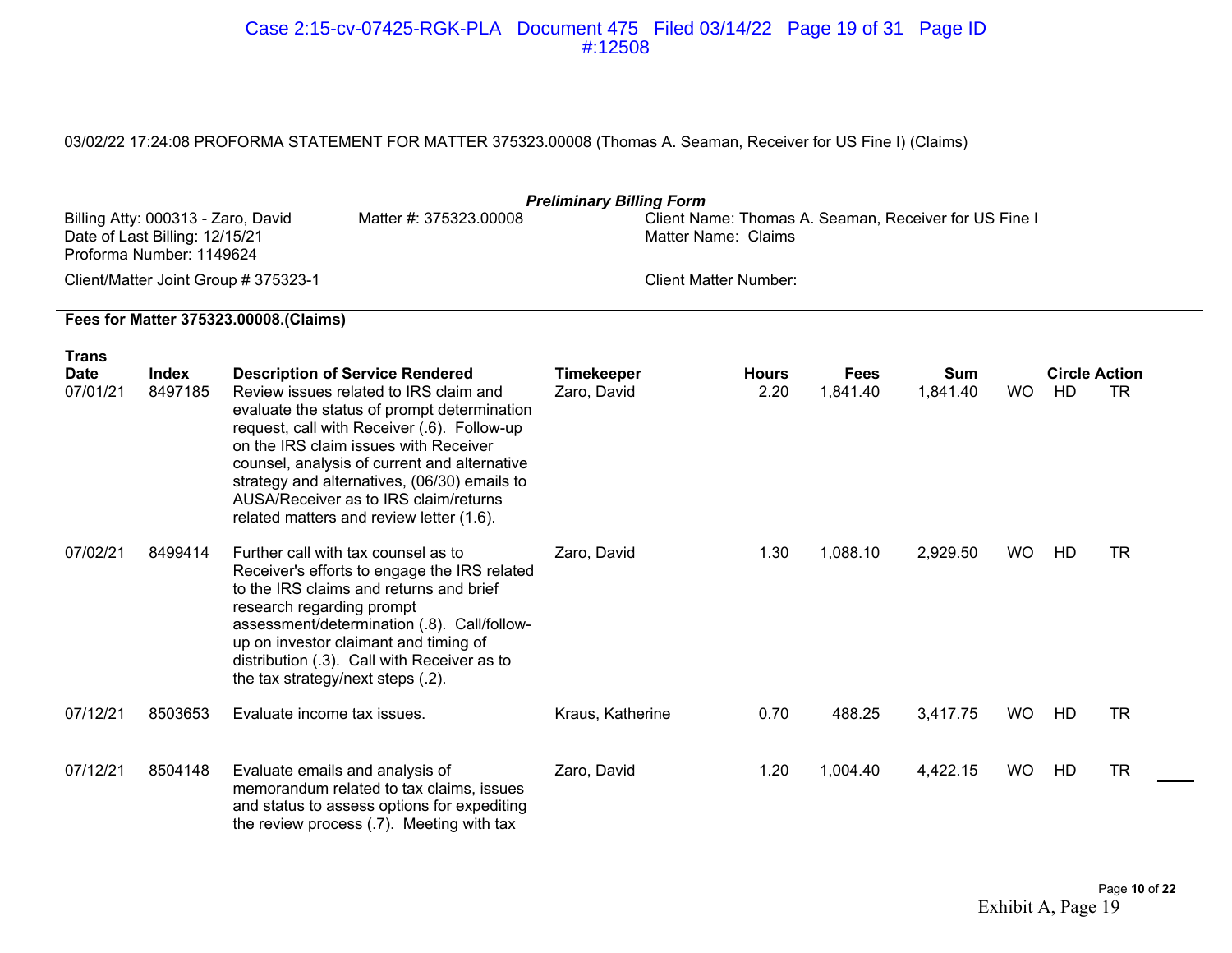#### Case 2:15-cv-07425-RGK-PLA Document 475 Filed 03/14/22 Page 20 of 31 Page ID #:12509

# 03/02/22 17:24:08 PROFORMA STATEMENT FOR MATTER 375323.00008 (Thomas A. Seaman, Receiver for US Fine I) (Claims)

| <b>Trans</b><br><b>Date</b> | <b>Index</b> | <b>Description of Service Rendered</b><br>counsel to work on strategy and options as<br>to IRS claim matter (.5).                                                                                                                       | <b>Timekeeper</b> | <b>Hours</b> | <b>Fees</b> | Sum      | <b>Circle Action</b> |    |           |
|-----------------------------|--------------|-----------------------------------------------------------------------------------------------------------------------------------------------------------------------------------------------------------------------------------------|-------------------|--------------|-------------|----------|----------------------|----|-----------|
| 07/13/21                    | 8504714      | Evaluate income tax issues.                                                                                                                                                                                                             | Kraus, Katherine  | 1.00         | 697.50      | 5,119.65 | <b>WO</b>            | HD | <b>TR</b> |
| 07/14/21                    | 8505489      | TC with Zaro re. tax issues.                                                                                                                                                                                                            | Kraus, Katherine  | 0.30         | 209.25      | 5,328.90 | <b>WO</b>            | HD | <b>TR</b> |
| 07/14/21                    | 8510505      | Call with tax counsel and Receiver counsel<br>related to IRS claims strategy, follow-up<br>regarding constructive trust theory (.4).                                                                                                    | Zaro, David       | 0.40         | 334.80      | 5,663.70 | <b>WO</b>            | HD | <b>TR</b> |
| 07/15/21                    | 8509220      | Analysis and call with tax and Receiver's<br>counsel related to Chen-IRS tax<br>issue/follow-up thereon to email Receiver<br>with Proposed Strategy (.6); Call to<br>Receiver related to the tax issues and<br>strategy follow-up (.2). | Zaro, David       | 0.80         | 669.60      | 6,333.30 | <b>WO</b>            | HD | <b>TR</b> |
| 07/19/21                    | 8509992      | TC with Zarro re. tax issues.                                                                                                                                                                                                           | Kraus, Katherine  | 0.20         | 139.50      | 6,472.80 | <b>WO</b>            | HD | <b>TR</b> |
| 07/19/21                    | 8512592      | Evaluate several emails from Receiver and<br>tax accountant strategy (.5). Call with tax<br>counsel related to the IRS and strategy (.4).                                                                                               | Zaro, David       | 0.90         | 753.30      | 7,226.10 | <b>WO</b>            | HD | <b>TR</b> |
| 07/20/21                    | 8512011      | Emails related to the tax returns, tax<br>transcript and call with tax counsel (.4).<br>Call with Receiver related to the tax issues<br>and strategy, follow-up regarding same (.3).                                                    | Zaro, David       | 0.70         | 585.90      | 7,812.00 | <b>WO</b>            | HD | <b>TR</b> |
| 07/21/21                    | 8512864      | Several emails/call with counsel related to<br>the tax issues and evaluate additional<br>issues as to claims and distribution,<br>analysis and approach to reserve.                                                                     | Zaro, David       | 0.60         | 502.20      | 8,314.20 | <b>WO</b>            | HD | <b>TR</b> |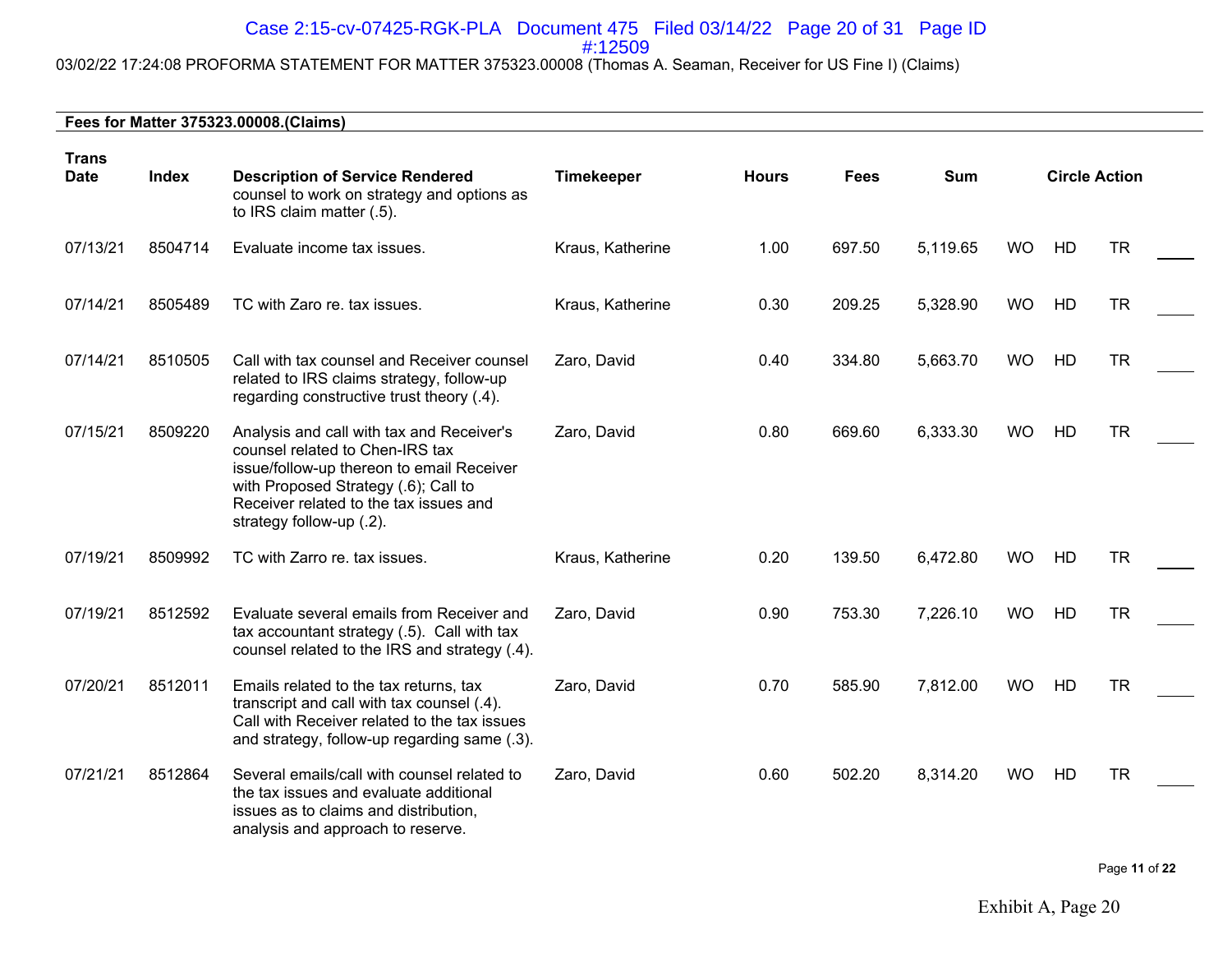# Case 2:15-cv-07425-RGK-PLA Document 475 Filed 03/14/22 Page 21 of 31 Page ID

#:12510

# 03/02/22 17:24:08 PROFORMA STATEMENT FOR MATTER 375323.00008 (Thomas A. Seaman, Receiver for US Fine I) (Claims)

#### **Fees for Matter 375323.00008.(Claims)**

| <b>Trans</b><br><b>Date</b> | Index   | <b>Description of Service Rendered</b>                                                                                                                                                                                                                   | <b>Timekeeper</b> | <b>Hours</b> | Fees     | <b>Sum</b> |           | <b>Circle Action</b> |           |
|-----------------------------|---------|----------------------------------------------------------------------------------------------------------------------------------------------------------------------------------------------------------------------------------------------------------|-------------------|--------------|----------|------------|-----------|----------------------|-----------|
| 07/22/21                    | 8513418 | TC with Coombs and Seaman regarding tax<br>issues. Email with IRS regarding tax<br>issues.                                                                                                                                                               | Kraus, Katherine  | 0.90         | 627.75   | 8,941.95   | <b>WO</b> | HD                   | <b>TR</b> |
| 07/22/21                    | 8514136 | Call/email related to the claims of IRS,<br>status of returns (.4). Attend the meeting<br>with tax counsel, Receiver, Receiver's tax<br>accountant and counsel to evaluate the<br>options to expedite IRS review, follow-up<br>with tax counsel (1.4).   | Zaro, David       | 1.80         | 1,506.60 | 10,448.55  | <b>WO</b> | HD                   | <b>TR</b> |
| 07/23/21                    | 8515789 | Review of several emails/call to Mr. Richard<br>Robinson, follow-up with tax counsel and<br>Receiver, tax accountant as to the IRS (.6).<br>Emails to Receiver and tax accountant<br>regarding potential IRS contacts, follow-up<br>regarding same (.8). | Zaro, David       | 1.40         | 1,171.80 | 11,620.35  | <b>WO</b> | HD                   | <b>TR</b> |
| 07/26/21                    | 8520248 | Emails with tax counsel related to the<br>contacts with IRS/approach (.3). Email with<br>claimant related to the claims and<br>distribution process (.3).                                                                                                | Zaro, David       | 0.60         | 502.20   | 12,122.55  | <b>WO</b> | HD                   | <b>TR</b> |
| 07/27/21                    | 8520264 | Emails with tax counsel related to IRS and<br>follow-up as to IRS contacts (.4). Email wot<br>claimant related to claim/distribution issues<br>(.3).                                                                                                     | Zaro, David       | 0.70         | 585.90   | 12,708.45  | <b>WO</b> | HD                   | <b>TR</b> |
| 08/02/21                    | 8527472 | Email to/conference with Receiver related<br>to the IRS claim strategy, constructive trust<br>and related issues (.5). Email with tax<br>counsel and follow-up (.2).                                                                                     | Zaro, David       | 0.70         | 585.90   | 13,294.35  | <b>WO</b> | HD                   | <b>TR</b> |
| 08/03/21                    | 8527821 | Evaluate income tax issues. TC with Zaro<br>regarding tax issues.                                                                                                                                                                                        | Kraus, Katherine  | 1.00         | 697.50   | 13,991.85  | <b>WO</b> | HD                   | <b>TR</b> |

Page **12** of **22**

Exhibit A, Page 21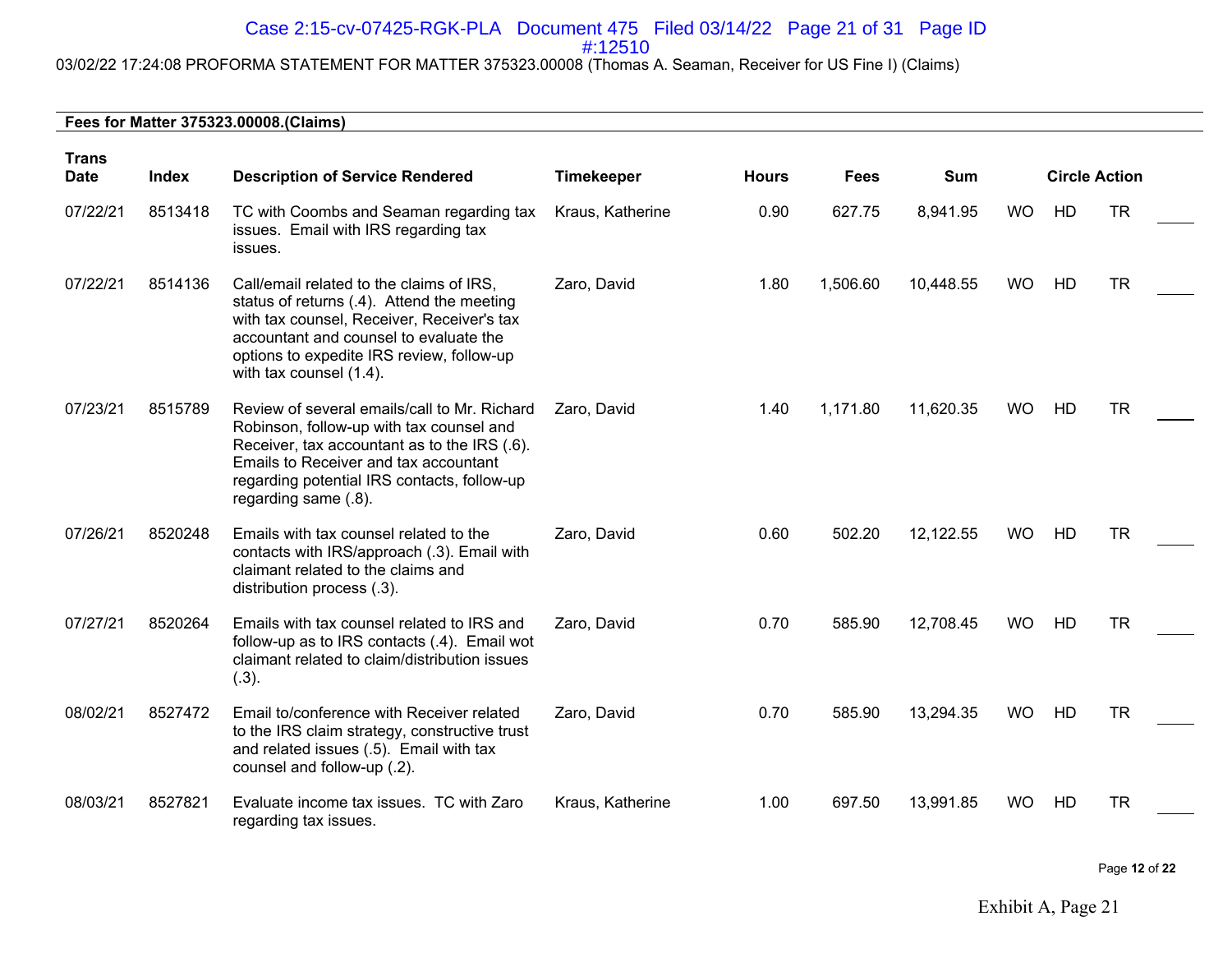# Case 2:15-cv-07425-RGK-PLA Document 475 Filed 03/14/22 Page 22 of 31 Page ID

#:12511

# 03/02/22 17:24:08 PROFORMA STATEMENT FOR MATTER 375323.00008 (Thomas A. Seaman, Receiver for US Fine I) (Claims)

| <b>Trans</b><br><b>Date</b> | <b>Index</b> | <b>Description of Service Rendered</b>                                                                                                                                                                                                       | <b>Timekeeper</b> | <b>Hours</b> | <b>Fees</b> | Sum       | <b>Circle Action</b> |    |           |
|-----------------------------|--------------|----------------------------------------------------------------------------------------------------------------------------------------------------------------------------------------------------------------------------------------------|-------------------|--------------|-------------|-----------|----------------------|----|-----------|
| 08/03/21                    | 8528377      | Conference with tax counsel related to the<br>approach to the IRS/strategy issues (.5).<br>Emails/follow-up call with Receiver and<br>counsel related to the IRS claims (.4).                                                                | Zaro, David       | 0.90         | 753.30      | 14,745.15 | <b>WO</b>            | HD | <b>TR</b> |
| 08/04/21                    | 8531246      | Call with Receiver/email related to the IRS<br>claims and strategy (.4). Follow-up on SEC<br>email, respond to SEC as to claims, timing<br>IRS Issues (.4).                                                                                  | Zaro, David       | 0.80         | 669.60      | 15,414.75 | <b>WO</b>            | HD | <b>TR</b> |
| 08/10/21                    | 8534568      | Emails with AUSA and tax counsel, follow-<br>up on strategy concerning the IRS/FTB (.5).                                                                                                                                                     | Zaro, David       | 0.50         | 418.50      | 15,833.25 | <b>WO</b>            | HD | <b>TR</b> |
| 08/11/21                    | 8534616      | Review tax filings and IRS correspondence.<br>Evaluate alternatives for prompt resolution<br>of tax issues.                                                                                                                                  | Kraus, Katherine  | 1.30         | 906.75      | 16,740.00 | <b>WO</b>            | HD | <b>TR</b> |
| 08/12/21                    | 8535633      | Evaluate income tax issues.<br>Correspondence with IRS regarding<br>resolution of tax issues.                                                                                                                                                | Kraus, Katherine  | 0.60         | 418.50      | 17,158.50 | <b>WO</b>            | HD | <b>TR</b> |
| 08/13/21                    | 8536413      | TCs with IRS and Zaro regarding income<br>tax issues.                                                                                                                                                                                        | Kraus, Katherine  | 0.60         | 418.50      | 17,577.00 | <b>WO</b>            | HD | <b>TR</b> |
| 08/17/21                    | 8539171      | TC with Seaman, Zaro and Coombs<br>regarding tax issues.                                                                                                                                                                                     | Kraus, Katherine  | 0.50         | 348.75      | 17,925.75 | <b>WO</b>            | HD | <b>TR</b> |
| 08/17/21                    | 8540461      | Analysis of status of returns/prompt<br>assessment and prompt determination (.4);<br>Several calls with tax counsel, then meeting<br>with the Receiver, tax accountant, tax<br>counsel related to IRS communications and<br>next steps (.5). | Zaro, David       | 0.90         | 753.30      | 18,679.05 | <b>WO</b>            | HD | <b>TR</b> |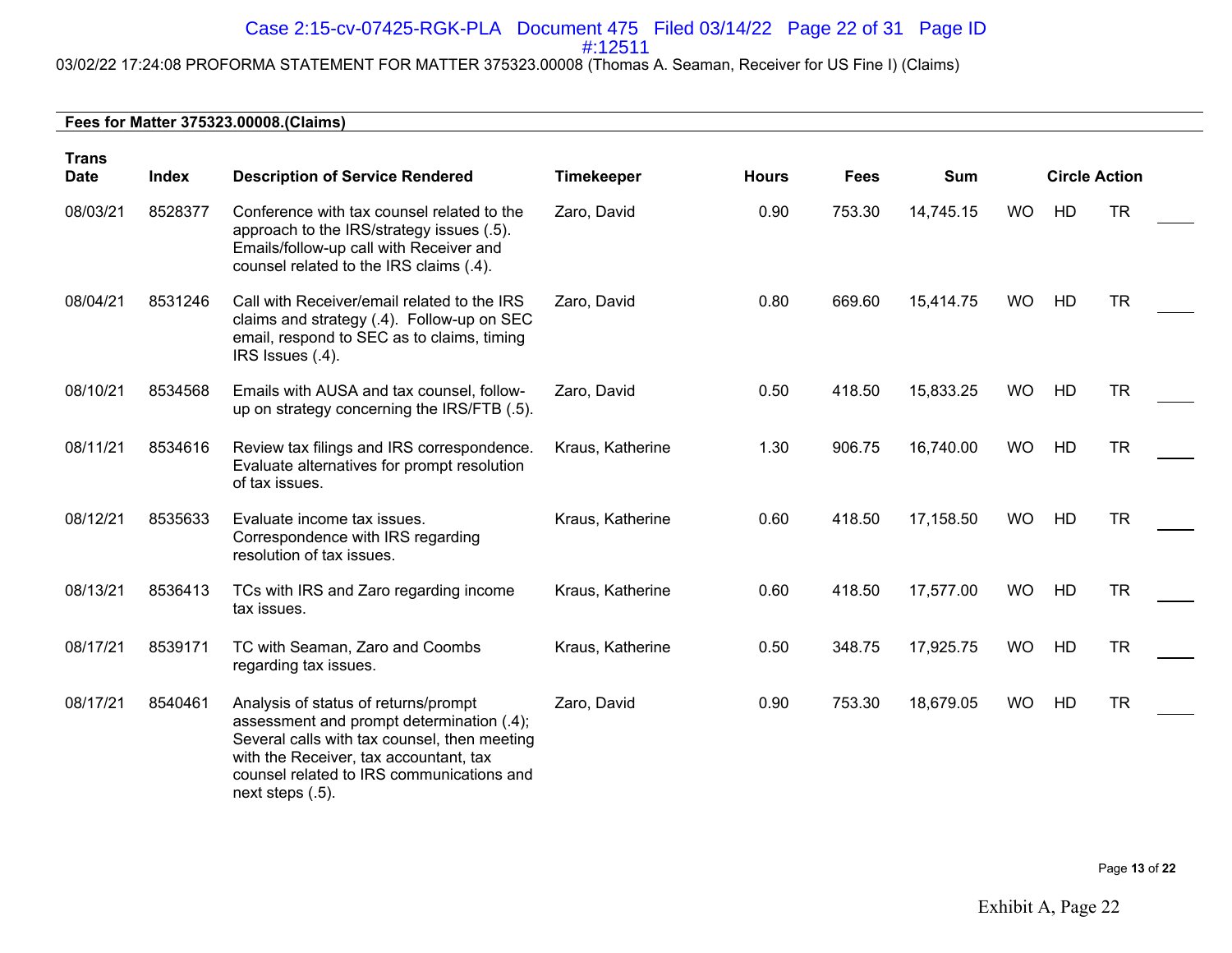#### Case 2:15-cv-07425-RGK-PLA Document 475 Filed 03/14/22 Page 23 of 31 Page ID #:12512

# 03/02/22 17:24:08 PROFORMA STATEMENT FOR MATTER 375323.00008 (Thomas A. Seaman, Receiver for US Fine I) (Claims)

| <b>Trans</b><br><b>Date</b><br>08/24/21 | Index<br>8545386 | <b>Description of Service Rendered</b><br>Leave voicemail for IRS regarding tax<br>issues.                                                                                                                                                | <b>Timekeeper</b><br>Kraus, Katherine | <b>Hours</b><br>0.20 | <b>Fees</b><br>139.50 | <b>Sum</b><br>18,818.55 | <b>WO</b> | <b>Circle Action</b><br>HD | <b>TR</b> |  |
|-----------------------------------------|------------------|-------------------------------------------------------------------------------------------------------------------------------------------------------------------------------------------------------------------------------------------|---------------------------------------|----------------------|-----------------------|-------------------------|-----------|----------------------------|-----------|--|
| 08/25/21                                | 8550374          | Call with investor claimant related to the<br>case claims and distribution issues/timing<br>(.3). Call to tax counsel to address follow-<br>up with the IRS as to prompt determination<br>(.3).                                           | Zaro, David                           | 0.60                 | 502.20                | 19,320.75               | <b>WO</b> | HD                         | <b>TR</b> |  |
| 08/26/21                                | 8547645          | Exchange voicemails with IRS (Bill Beard)<br>regarding income tax issues. TC with IRS<br>Chief Counsel (Peter McCary) regarding tax<br>issues.                                                                                            | Kraus, Katherine                      | 0.90                 | 627.75                | 19,948.50               | <b>WO</b> | HD                         | <b>TR</b> |  |
| 08/26/21                                | 8551312          | Several emails related to the IRS with the<br>Receiver tax counsel (.4). Further email<br>and call with the Receiver, follow-up (.3).                                                                                                     | Zaro, David                           | 0.70                 | 585.90                | 20,534.40               | <b>WO</b> | HD                         | <b>TR</b> |  |
| 09/03/21                                | 8559057          | TC with McCary (IRS) regarding income tax<br>issues.                                                                                                                                                                                      | Kraus, Katherine                      | 0.40                 | 279.00                | 20,813.40               | <b>WO</b> | HD                         | <b>TR</b> |  |
| 09/03/21                                | 8561949          | Email/call related to claims of IRS regarding<br>tax accountants and status of<br>communications and follow-up (.3). Call<br>with counsel related to tax accountants and<br>strategy as to IRS and possible<br>motion/subordination (.5). | Zaro, David                           | 0.80                 | 669.60                | 21,483.00               | <b>WO</b> | HD                         | <b>TR</b> |  |
| 09/08/21                                | 8564109          | Call with investor related to the claims and<br>distribution issues and follow-up with<br>receiver.                                                                                                                                       | Zaro, David                           | 0.30                 | 251.10                | 21,734.10               | <b>WO</b> | HD                         | <b>TR</b> |  |
| 09/09/21                                | 8563301          | TC with Peter McCary at the IRS regarding<br>tax issues.                                                                                                                                                                                  | Kraus, Katherine                      | 0.50                 | 348.75                | 22,082.85               | <b>WO</b> | HD                         | <b>TR</b> |  |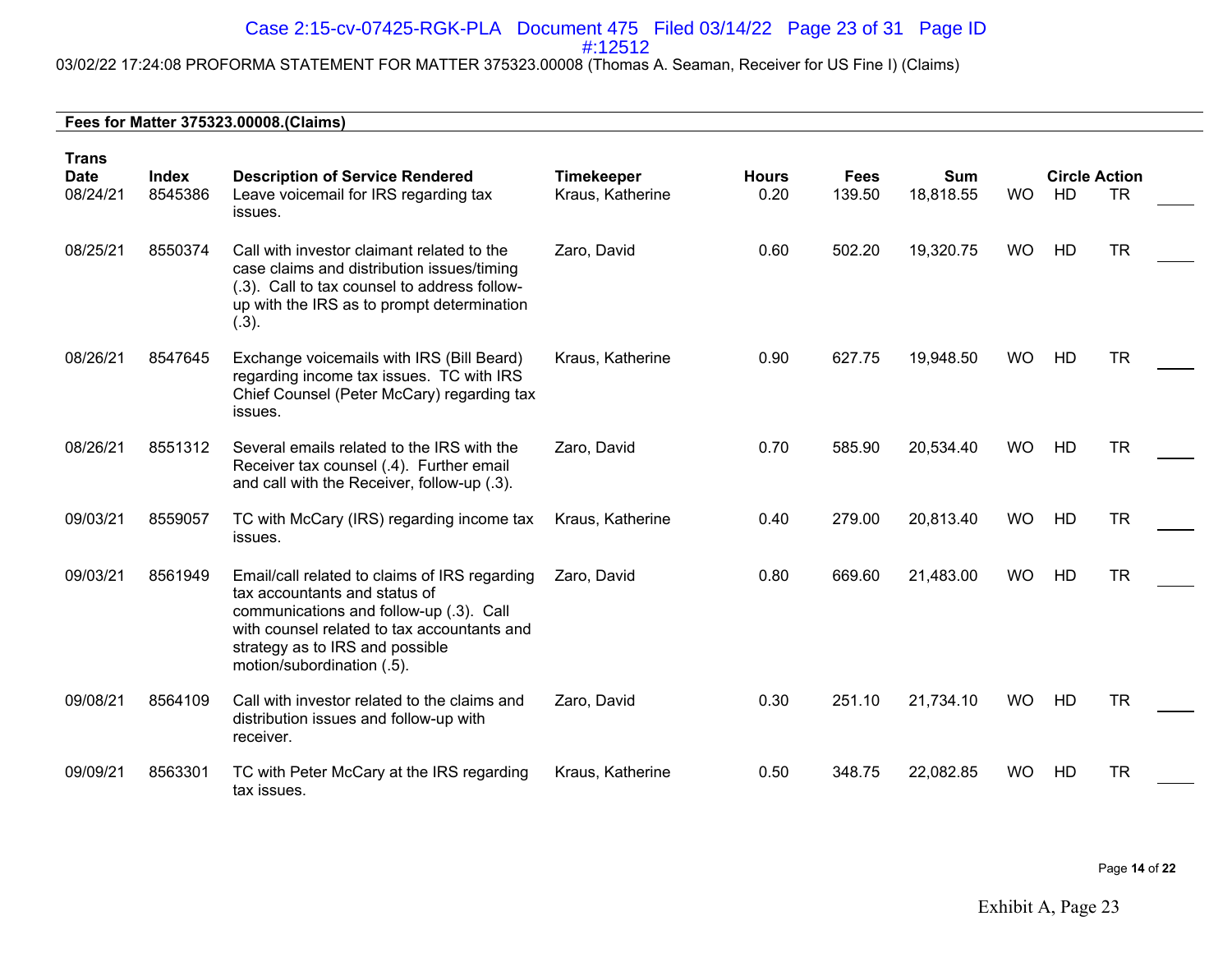# Case 2:15-cv-07425-RGK-PLA Document 475 Filed 03/14/22 Page 24 of 31 Page ID

#:12513

# 03/02/22 17:24:08 PROFORMA STATEMENT FOR MATTER 375323.00008 (Thomas A. Seaman, Receiver for US Fine I) (Claims)

| <b>Trans</b>            |                         |                                                                                                                                                                                                                                                                                                                           |                                       |                      |          | <b>Sum</b><br><b>Fees</b> |           |    | <b>Circle Action</b> |  |  |  |
|-------------------------|-------------------------|---------------------------------------------------------------------------------------------------------------------------------------------------------------------------------------------------------------------------------------------------------------------------------------------------------------------------|---------------------------------------|----------------------|----------|---------------------------|-----------|----|----------------------|--|--|--|
| <b>Date</b><br>09/11/21 | <b>Index</b><br>8564464 | <b>Description of Service Rendered</b><br>Analysis of tax procedures available. Email<br>with Zaro re. tax issues.                                                                                                                                                                                                        | <b>Timekeeper</b><br>Kraus, Katherine | <b>Hours</b><br>1.50 | 1,046.25 | 23,129.10                 | <b>WO</b> | HD | <b>TR</b>            |  |  |  |
| 09/13/21                | 8567896                 | Evaluate the memorandum related to IRS<br>regulations and closing process/options and<br>risk, email with counsel and call with<br>receiver related to options as to IRS.                                                                                                                                                 | Zaro, David                           | 0.70                 | 585.90   | 23,715.00                 | <b>WO</b> | HD | <b>TR</b>            |  |  |  |
| 09/14/21                | 8567235                 | TC with Zaro re. tax issues. Prepare<br>powers of attorney.                                                                                                                                                                                                                                                               | Kraus, Katherine                      | 1.10                 | 767.25   | 24,482.25                 | <b>WO</b> | HD | <b>TR</b>            |  |  |  |
| 09/14/21                | 8569064                 | Prepare for/attend call with tax counsel as<br>to IRS status/strategy (.4). Call with<br>Receiver related to the IRS strategy and<br>approach (.4). Email with Receiver related<br>to the tax issues, risks and strategy (.3).<br>Email to the SEC counsel related to status<br>of the IRS, claims and distribution (.3). | Zaro, David                           | 1.40                 | 1,171.80 | 25,654.05                 | <b>WO</b> | HD | <b>TR</b>            |  |  |  |
| 09/19/21                | 8571391                 | Email with Peter McCary (IRS) regarding<br>income tax issues.                                                                                                                                                                                                                                                             | Kraus, Katherine                      | 0.60                 | 418.50   | 26,072.55                 | <b>WO</b> | HD | <b>TR</b>            |  |  |  |
| 09/22/21                | 8576193                 | Several emails with tax counsel as to the<br>power of attorney/IRS and follow-up with<br>Receiver as to several tax issues.                                                                                                                                                                                               | Zaro, David                           | 0.40                 | 334.80   | 26,407.35                 | <b>WO</b> | HD | <b>TR</b>            |  |  |  |
| 09/23/21                | 8580947                 | Call with claimant/investor related to the<br>claims/distribution timing, IRS and follow-up<br>(.2). Call with tax counsel related to the IRS<br>returns $(.4)$ .                                                                                                                                                         | Zaro, David                           | 0.60                 | 502.20   | 26,909.55                 | <b>WO</b> | HD | <b>TR</b>            |  |  |  |
| 09/24/21                | 8581178                 | Call with Receiver related to the tax claims<br>and strategy to resolve (.2). Emails with tax<br>counsel and Receiver related to the IRS<br>and power of attorney and next steps (.5).                                                                                                                                    | Zaro, David                           | 0.70                 | 585.90   | 27,495.45                 | <b>WO</b> | HD | <b>TR</b>            |  |  |  |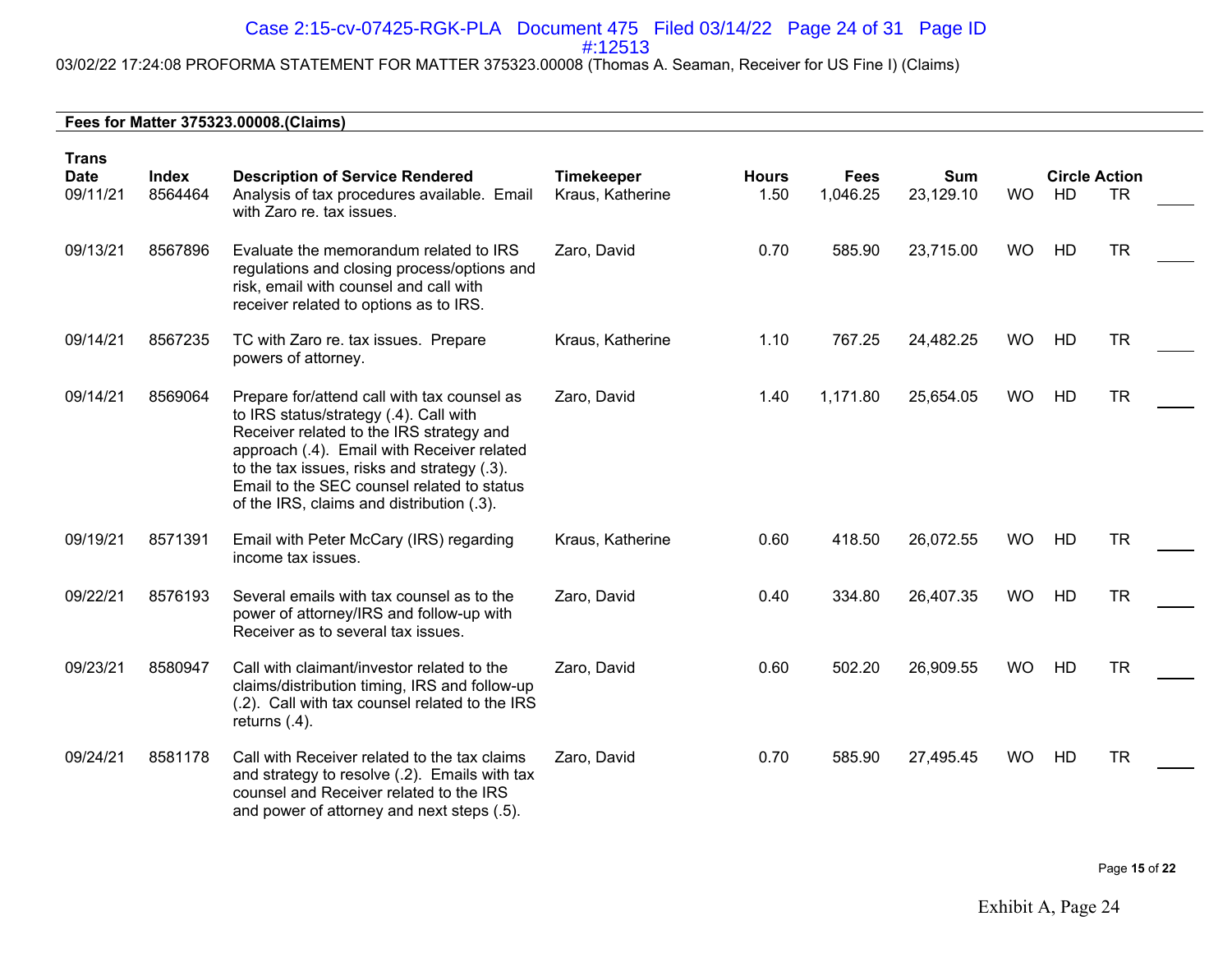# Case 2:15-cv-07425-RGK-PLA Document 475 Filed 03/14/22 Page 25 of 31 Page ID

#:12514

# 03/02/22 17:24:08 PROFORMA STATEMENT FOR MATTER 375323.00008 (Thomas A. Seaman, Receiver for US Fine I) (Claims)

#### **Fees for Matter 375323.00008.(Claims)**

| <b>Trans</b><br><b>Date</b><br>09/25/21 | <b>Index</b><br>8578361 | <b>Description of Service Rendered</b><br>Address income tax issues.                                                                                                                                                                                                                                | <b>Timekeeper</b><br>Kraus, Katherine | <b>Hours</b><br>0.50 | <b>Fees</b><br>348.75 | <b>Sum</b><br>27,844.20 | <b>WO</b> | <b>Circle Action</b><br>HD | <b>TR</b> |  |
|-----------------------------------------|-------------------------|-----------------------------------------------------------------------------------------------------------------------------------------------------------------------------------------------------------------------------------------------------------------------------------------------------|---------------------------------------|----------------------|-----------------------|-------------------------|-----------|----------------------------|-----------|--|
| 09/27/21                                | 8579286                 | Address income tax issues.                                                                                                                                                                                                                                                                          | Kraus, Katherine                      | 0.40                 | 279.00                | 28,123.20               | <b>WO</b> | HD                         | <b>TR</b> |  |
| 09/27/21                                | 8582320                 | Call with tax counsel, follow-up on emails<br>with Ms. Kraus related to the tax issues,<br>further call as to power of attorney and<br>claims issues/appearance with IRS.                                                                                                                           | Zaro, David                           | 0.70                 | 585.90                | 28,709.10               | <b>WO</b> | HD                         | <b>TR</b> |  |
| 10/09/21                                | 8595006                 | Correspondence with IRS regarding tax<br>issues.                                                                                                                                                                                                                                                    | Kraus, Katherine                      | 0.30                 | 209.25                | 28,918.35               | <b>WO</b> | HD                         | <b>TR</b> |  |
| 10/15/21                                | 8604188                 | Several emails from Ms. Kraus and Mr.<br>Coombs as to IRS tax issues.                                                                                                                                                                                                                               | Zaro, David                           | 0.60                 | 502.20                | 29,420.55               | <b>WO</b> | HD                         | <b>TR</b> |  |
| 10/19/21                                | 8604647                 | Review emails from Coombs.                                                                                                                                                                                                                                                                          | Kraus, Katherine                      | 0.60                 | 418.50                | 29,839.05               | <b>WO</b> | HD                         | <b>TR</b> |  |
| 10/19/21                                | 8606813                 | Evaluate the issues and the IRS and<br>assess letters and emails from counsel and<br>IRS (.6). Meeting with tax counsel to<br>assess the response to IRS and Receiver<br>(.5). Meeting with Receiver to address the<br>tax issues, response and letters from IRS,<br>follow-up regarding same (.5). | Zaro, David                           | 1.60                 | 1,339.20              | 31,178.25               | <b>WO</b> | HD                         | <b>TR</b> |  |
| 10/20/21                                | 8608169                 | Several calls/conference with tax counsel<br>as to the IRS letter/next steps for the<br>prompt determination.                                                                                                                                                                                       | Zaro, David                           | 0.40                 | 334.80                | 31,513.05               | <b>WO</b> | HD                         | <b>TR</b> |  |
| 11/02/21                                | 8623391                 | Meeting with tax counsel related to IRS and<br>address the timing of IRS review.                                                                                                                                                                                                                    | Zaro, David                           | 0.40                 | 334.80                | 31,847.85               | <b>WO</b> | HD                         | <b>TR</b> |  |

Page **16** of **22**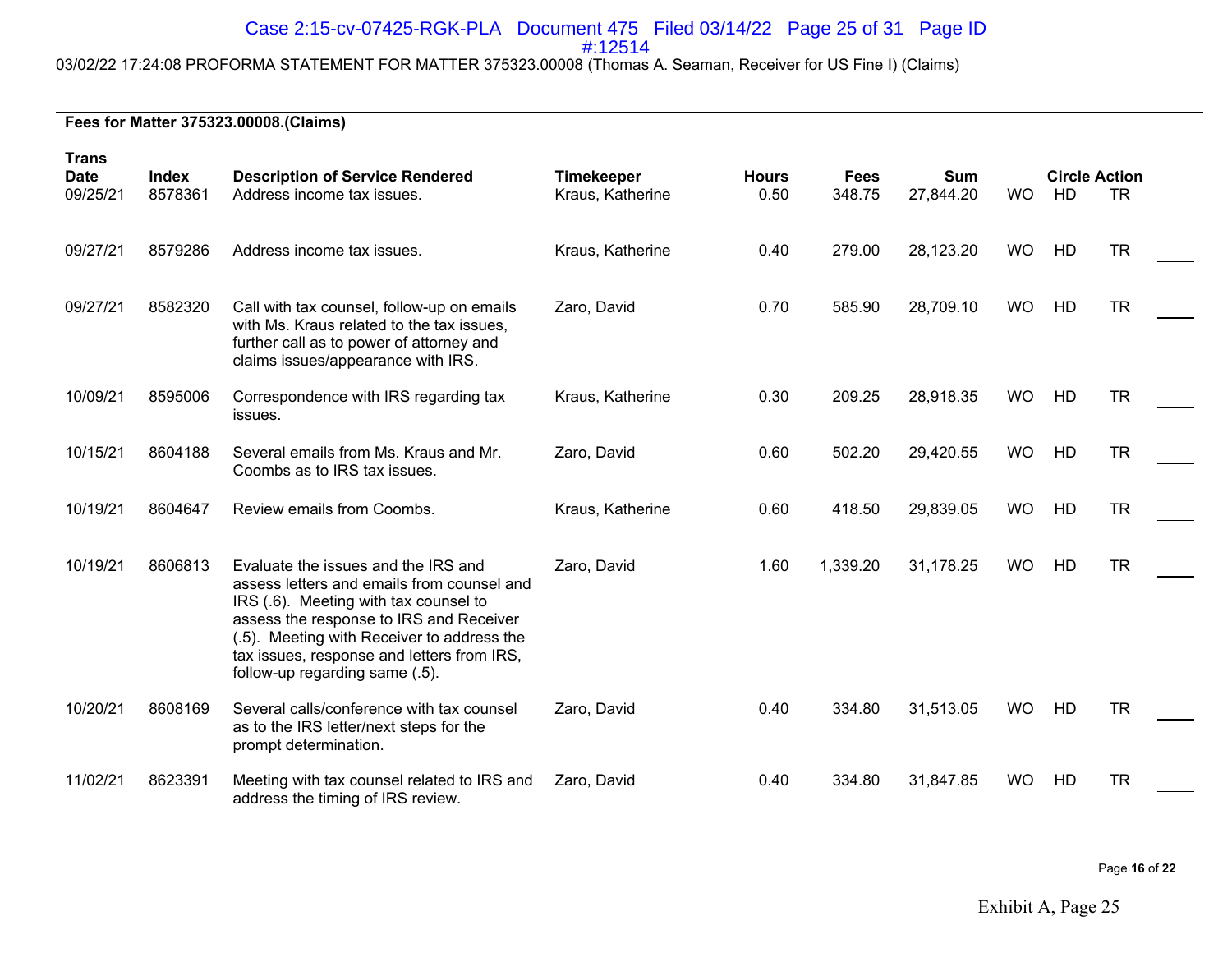# Case 2:15-cv-07425-RGK-PLA Document 475 Filed 03/14/22 Page 26 of 31 Page ID

#:12515

# 03/02/22 17:24:08 PROFORMA STATEMENT FOR MATTER 375323.00008 (Thomas A. Seaman, Receiver for US Fine I) (Claims)

#### **Fees for Matter 375323.00008.(Claims)**

| <b>Trans</b><br><b>Index</b><br><b>Date</b> |         | <b>Description of Service Rendered</b>                                                                                                                                                                                    | <b>Timekeeper</b> | <b>Hours</b> | <b>Fees</b> | Sum       |           | <b>Circle Action</b> |           |  |
|---------------------------------------------|---------|---------------------------------------------------------------------------------------------------------------------------------------------------------------------------------------------------------------------------|-------------------|--------------|-------------|-----------|-----------|----------------------|-----------|--|
| 11/04/21                                    | 8623943 | Email with IRS regarding tax issues.                                                                                                                                                                                      | Kraus, Katherine  | 0.20         | 139.50      | 31,987.35 | <b>WO</b> | HD                   | TR.       |  |
| 11/10/21                                    | 8632718 | Several emails and call with Receiver<br>related to the investor claimant and the IRS<br>tax claims/returns.                                                                                                              | Zaro, David       | 0.40         | 334.80      | 32,322.15 | <b>WO</b> | HD                   | <b>TR</b> |  |
| 11/12/21                                    | 8635551 | Follow-up with Receiver and tax counsel<br>related to the Receiver returns, IRS timing<br>and response.                                                                                                                   | Zaro, David       | 0.30         | 251.10      | 32,573.25 | <b>WO</b> | HD                   | <b>TR</b> |  |
| 11/23/21                                    | 8646338 | Follow-up on the tax issues and further<br>delays by IRS, research of the Receiver's<br>options with regard to the IRS timing for<br>actions/district court jurisdiction and the<br>conference with Receiver/tax counsel. | Zaro, David       | 2.40         | 2,008.80    | 34,582.05 | <b>WO</b> | HD                   | <b>TR</b> |  |
| 12/03/21                                    | 8658687 | Email/follow-up with overseas investors as<br>to claims and distribution timing (.3).<br>Follow-up with tax counsel and Receiver<br>related to IRS claims and next steps (.3).                                            | Zaro, David       | 0.60         | 502.20      | 35,084.25 | <b>WO</b> | HD                   | <b>TR</b> |  |
| 12/06/21                                    | 8656624 | TC with Zaro. Email with McCary (IRS) re.<br>tax issues.                                                                                                                                                                  | Kraus, Katherine  | 0.20         | 139.50      | 35,223.75 | <b>WO</b> | HD                   | <b>TR</b> |  |
| 12/07/21                                    | 8658795 | Calls/emails with tax counsel related to<br>distribution/taxes and prospect for<br>expediting the IRS review of returns.                                                                                                  | Zaro, David       | 0.60         | 502.20      | 35,725.95 | <b>WO</b> | HD                   | <b>TR</b> |  |
| 12/08/21                                    | 8660028 | Emails to/from the Receiver to address the<br>taxes, the distribution and strategy.                                                                                                                                       | Zaro, David       | 0.40         | 334.80      | 36,060.75 | <b>WO</b> | HD                   | <b>TR</b> |  |
| 12/17/21                                    | 8671512 | Several calls from investor related to the<br>claims issues and brief call with the<br>Receiver related to the claims/distribution.                                                                                       | Zaro, David       | 0.30         | 251.10      | 36,311.85 | <b>WO</b> | HD                   | <b>TR</b> |  |

Page **17** of **22**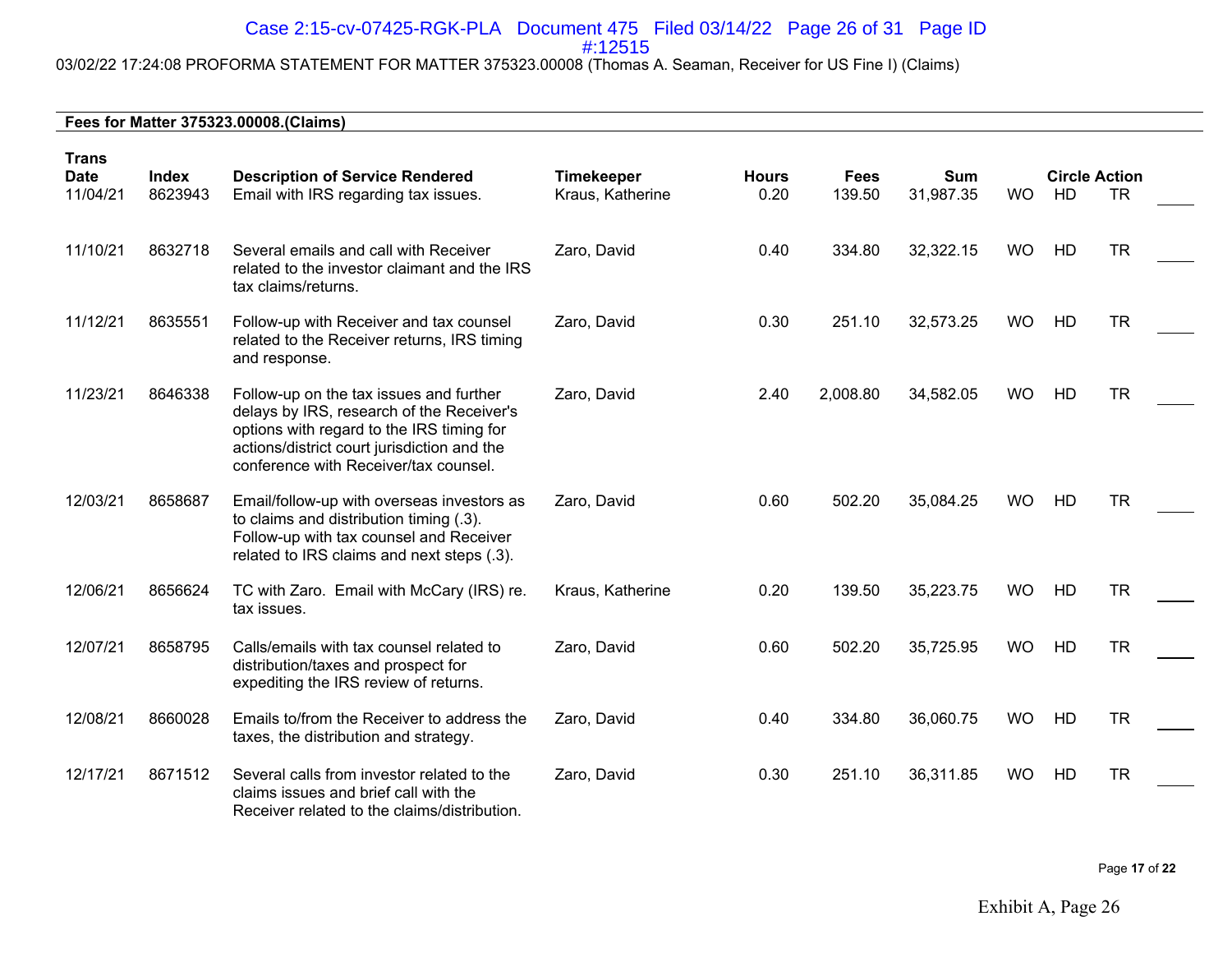#### 03/02/22 17:24:08 PROFORMA STATEMENT FOR MATTER 375323.00008 (Thomas A. Seaman, Receiver for US Fine I) (Claims)

| <b>Proforma Summary</b>              |                                                                   |  |                                          |              |        |                |  |  |  |
|--------------------------------------|-------------------------------------------------------------------|--|------------------------------------------|--------------|--------|----------------|--|--|--|
| <b>Timekeeper</b>                    |                                                                   |  |                                          |              |        |                |  |  |  |
| <b>Number</b>                        | <b>Timekeeper</b>                                                 |  |                                          | <b>Hours</b> | Rate   | <b>Amounts</b> |  |  |  |
| 000313                               | Zaro, David                                                       |  |                                          | 31.30        | 837.00 | 26,198.10      |  |  |  |
| 002372                               | Kraus, Katherine                                                  |  |                                          | 14.50        | 697.50 | 10,113.75      |  |  |  |
|                                      |                                                                   |  |                                          | 45.80        |        | \$36,311.85    |  |  |  |
| <b>Subtotal Fees</b>                 |                                                                   |  |                                          |              |        | \$36,311.85    |  |  |  |
| Discount                             |                                                                   |  | 0.00                                     |              |        |                |  |  |  |
| <b>Total Fees</b>                    |                                                                   |  | 36,311.85                                |              |        |                |  |  |  |
|                                      | <b>Total Disbursements</b>                                        |  |                                          |              |        | 0.00           |  |  |  |
|                                      |                                                                   |  |                                          |              |        |                |  |  |  |
| <b>Attorney Billing Instructions</b> |                                                                   |  |                                          |              |        |                |  |  |  |
|                                      | <b>BILL ALL</b><br><b>BILL FEES ONLY</b><br><b>BILL COST ONLY</b> |  | Hold<br>Write Off<br><b>Transfer All</b> |              |        |                |  |  |  |

#### **Billing Instructions**

expires 6/30/2022: 10% off standard rates (automatic); no text editing; copies @ .15

#### **Account Summary – As Of 03/02/22**

|                   | <b>Fiscal YTD</b> |             |       | Calendar YTD |           |       |            | LTD        |                      |  |
|-------------------|-------------------|-------------|-------|--------------|-----------|-------|------------|------------|----------------------|--|
|                   | Total             | Fees        | Disb. | Total        | Fees      | Disb. | Total      | Fees       | <b>Disbursements</b> |  |
| Worked            | 56,985.75         | 56.985.75   | 0.00  | 16.572.60    | 16,572.60 | 0.00  | 269,666.01 | 269,666.01 | 0.00                 |  |
| Unbilled Adj      | 0.00              | 0.00        | 0.00  | 0.00         | 0.00      | 0.00  | 6,274.71   | 6,274.71   | 0.00                 |  |
| <b>Billed</b>     | 49,188.51         | 49,188.51   | 0.00  | 0.00         | 0.00      | 0.00  | 204,934.32 | 204,934.32 | 0.00                 |  |
| Collected         | 49,188.51         | 49,188.51   | 0.00  | 0.00         | 0.00      | 0.00  | 204,934.32 | 204,934.32 | 0.00                 |  |
| AR Write Off      | 0.00              | 0.00        | 0.00  | 0.00         | 0.00      | 0.00  | 0.00       | 0.00       | 0.00                 |  |
|                   | <b>Total</b>      | <b>Fees</b> | Costs |              |           |       |            |            |                      |  |
| <b>WIP</b>        | 56,985.75         | 56,985.75   | 0.00  |              |           |       |            |            |                      |  |
| <b>Balance</b>    |                   |             |       |              |           |       |            |            |                      |  |
| <b>AR Balance</b> | 0.00              | 0.00        | 0.00  |              |           |       |            |            |                      |  |
| <b>Unalloc</b>    | 0.00              |             |       |              |           |       |            |            |                      |  |
| <b>Payment</b>    |                   |             |       |              |           |       |            |            |                      |  |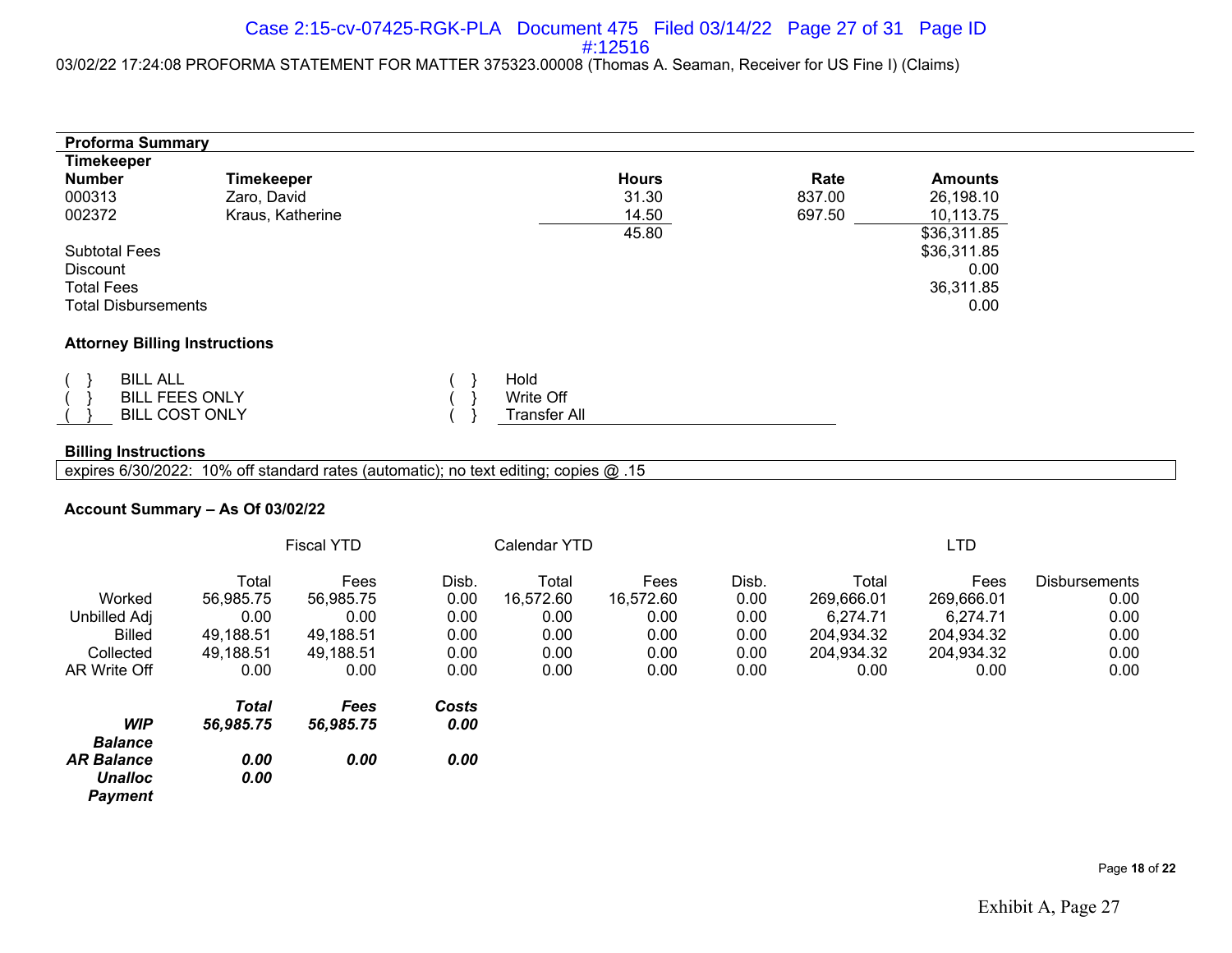#### 03/02/22 17:24:08 PROFORMA STATEMENT FOR MATTER 375323.00008 (Thomas A. Seaman, Receiver for US Fine I) (Claims) Case 2:15-cv-07425-RGK-PLA Document 475 Filed 03/14/22 Page 28 of 31 Page ID #:12517

*Client Trust Balance*

*0.00*

#### **Billing Address**

Thomas A. Seaman, Receiver for US Fine Investment Arts Inc SEAMAN, THOMAS (Receiver) 1 Park Plaza, Suite 580 Irvine, CA 92614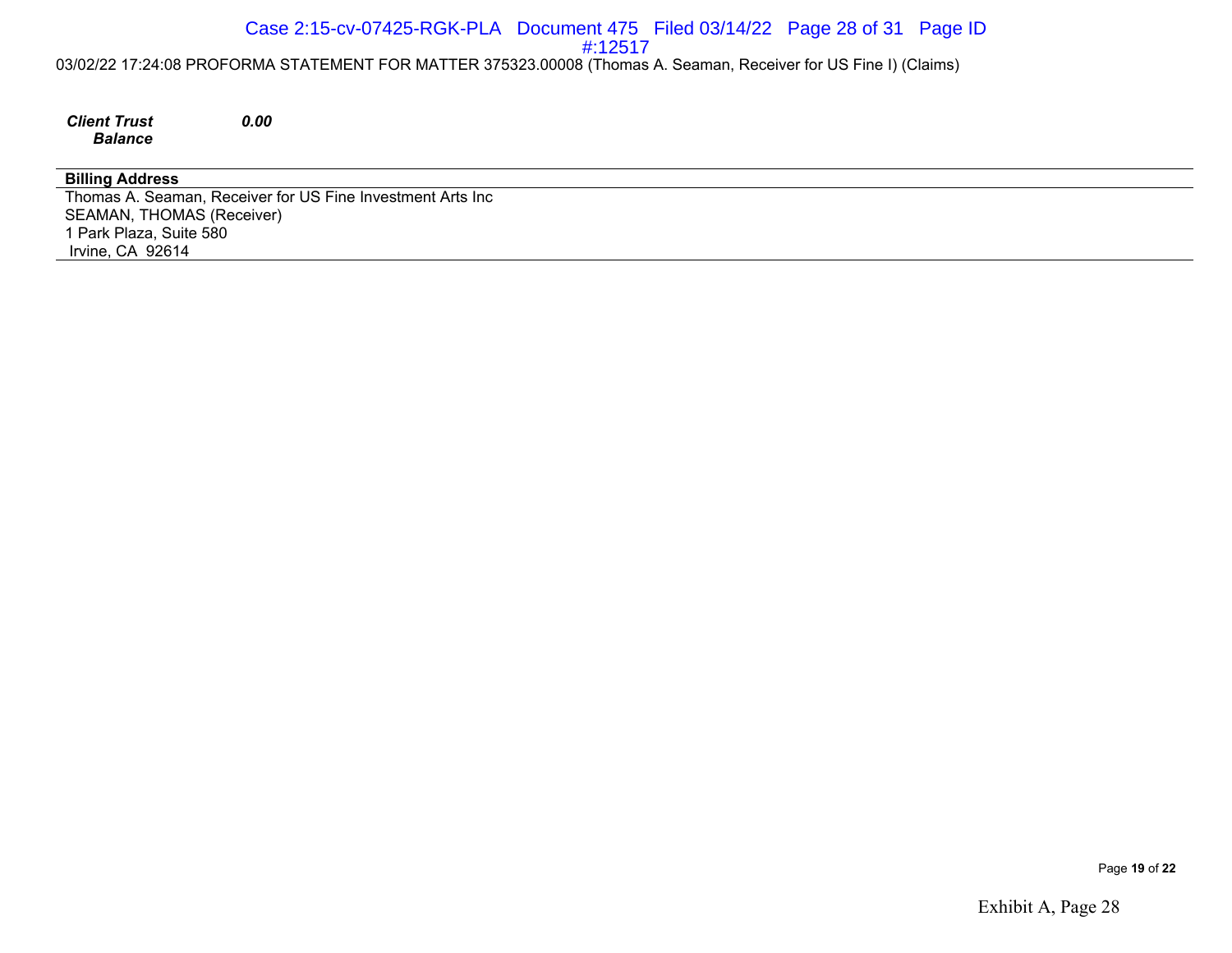#### Case 2:15-cv-07425-RGK-PLA Document 475 Filed 03/14/22 Page 29 of 31 Page ID #:12518

## 03/02/22 17:24:09 PROFORMA STATEMENT FOR MATTER 375323.00010 (Thomas A. Seaman, Receiver for US Fine I) (Distribution)

| <b>Preliminary Billing Form</b><br>Client Name: Thomas A. Seaman, Receiver for US Fine I<br>Billing Atty: 000313 - Zaro, David<br>Matter #: 375323.00010<br>Date of Last Billing: 12/15/21<br>Matter Name: Distribution<br>Proforma Number: 1149624 |                         |                                                                                                                                                                     |                                          |                          |                       |                                    |           |    |                                   |  |
|-----------------------------------------------------------------------------------------------------------------------------------------------------------------------------------------------------------------------------------------------------|-------------------------|---------------------------------------------------------------------------------------------------------------------------------------------------------------------|------------------------------------------|--------------------------|-----------------------|------------------------------------|-----------|----|-----------------------------------|--|
| Client/Matter Joint Group # 375323-1<br><b>Client Matter Number:</b>                                                                                                                                                                                |                         |                                                                                                                                                                     |                                          |                          |                       |                                    |           |    |                                   |  |
| Fees for Matter 375323.00010.(Distribution)                                                                                                                                                                                                         |                         |                                                                                                                                                                     |                                          |                          |                       |                                    |           |    |                                   |  |
| <b>Trans</b><br><b>Date</b><br>09/15/21                                                                                                                                                                                                             | <b>Index</b><br>8567768 | <b>Description of Service Rendered</b><br>Analyze and advise on issues regarding<br>distribution of receivership funds and<br>potential subordination of tax claims | <b>Timekeeper</b><br>Fates, Edward (Ted) | <b>Hours</b><br>0.30     | <b>Fees</b><br>193.05 | Sum<br>193.05                      | <b>WO</b> | HD | <b>Circle Action</b><br><b>TR</b> |  |
| 09/29/21                                                                                                                                                                                                                                            | 8584211                 | Several investor calls related to the<br>distribution timing and follow-up as to next<br>steps with IRS/subordionation of<br>distribution.                          | Zaro, David                              | 0.40                     | 334.80                | 527.85                             | <b>WO</b> | HD | <b>TR</b>                         |  |
| 10/06/21                                                                                                                                                                                                                                            | 8591749                 | Respond to inquiry from counsel for<br>investor re: distributions                                                                                                   | Fates, Edward (Ted)                      | 0.20                     | 128.70                | 656.55                             | <b>WO</b> | HD | <b>TR</b>                         |  |
| 11/16/21                                                                                                                                                                                                                                            | 8635919                 | Respond to investor inquiry re: status of<br>distributions                                                                                                          | Fates, Edward (Ted)                      | 0.20                     | 128.70                | 785.25                             | <b>WO</b> | HD | <b>TR</b>                         |  |
| 12/02/21                                                                                                                                                                                                                                            | 8663268                 | Conferences with investors and receiver<br>related to distributions and possible<br>alternative strategy.                                                           | Zaro, David                              | 0.30                     | 251.10                | 1,036.35                           | <b>WO</b> | HD | <b>TR</b>                         |  |
| <b>Proforma Summary</b>                                                                                                                                                                                                                             |                         |                                                                                                                                                                     |                                          |                          |                       |                                    |           |    |                                   |  |
| <b>Timekeeper</b><br><b>Number</b><br>000313<br>001665                                                                                                                                                                                              |                         | <b>Timekeeper</b><br>Zaro, David<br>Fates, Edward (Ted)                                                                                                             | <b>Hours</b><br>0.70<br>0.70             | Rate<br>837.00<br>643.50 |                       | <b>Amounts</b><br>585.90<br>450.45 |           |    |                                   |  |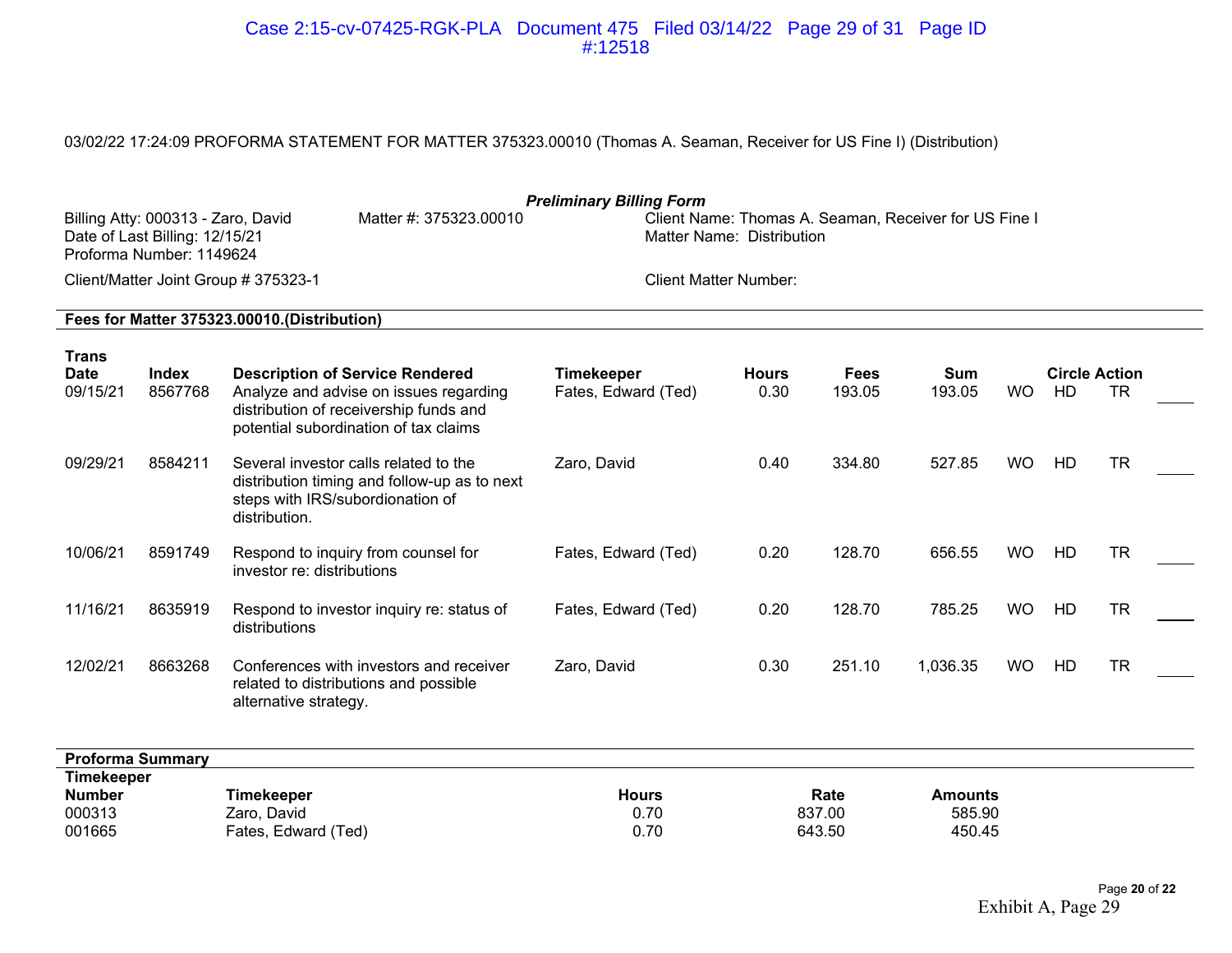#### Case 2:15-cv-07425-RGK-PLA Document 475 Filed 03/14/22 Page 30 of 31 Page ID #:12519

#### 03/02/22 17:24:09 PROFORMA STATEMENT FOR MATTER 375323.00010 (Thomas A. Seaman, Receiver for US Fine I) (Distribution)

| <b>Proforma Summary</b>                                                                    |                                                             |                                                            |                                               |                                                 |                                                |                                               |                                                                |                                                               |                                                              |
|--------------------------------------------------------------------------------------------|-------------------------------------------------------------|------------------------------------------------------------|-----------------------------------------------|-------------------------------------------------|------------------------------------------------|-----------------------------------------------|----------------------------------------------------------------|---------------------------------------------------------------|--------------------------------------------------------------|
| <b>Timekeeper</b><br><b>Number</b>                                                         | <b>Timekeeper</b>                                           |                                                            |                                               |                                                 | <b>Hours</b><br>1.40                           |                                               | Rate                                                           | <b>Amounts</b><br>\$1,036.35                                  |                                                              |
| <b>Subtotal Fees</b><br><b>Discount</b><br><b>Total Fees</b><br><b>Total Disbursements</b> |                                                             |                                                            |                                               |                                                 |                                                |                                               |                                                                | \$1,036.35<br>0.00<br>1,036.35<br>0.00                        |                                                              |
| <b>Attorney Billing Instructions</b>                                                       |                                                             |                                                            |                                               |                                                 |                                                |                                               |                                                                |                                                               |                                                              |
| <b>BILL ALL</b>                                                                            | <b>BILL FEES ONLY</b><br><b>BILL COST ONLY</b>              |                                                            |                                               | Hold<br>Write Off<br><b>Transfer All</b>        |                                                |                                               |                                                                |                                                               |                                                              |
| <b>Billing Instructions</b>                                                                |                                                             |                                                            |                                               |                                                 |                                                |                                               |                                                                |                                                               |                                                              |
| expires 6/30/2022: 10% off standard rates (automatic); no text editing; copies @ .15       |                                                             |                                                            |                                               |                                                 |                                                |                                               |                                                                |                                                               |                                                              |
| Account Summary - As Of 03/02/22                                                           |                                                             |                                                            |                                               |                                                 |                                                |                                               |                                                                |                                                               |                                                              |
|                                                                                            |                                                             | <b>Fiscal YTD</b>                                          |                                               | Calendar YTD                                    |                                                |                                               |                                                                | <b>LTD</b>                                                    |                                                              |
| Worked<br>Unbilled Adj<br><b>Billed</b><br>Collected<br>AR Write Off                       | Total<br>1,293.75<br>0.00<br>17,398.80<br>17,398.80<br>0.00 | Fees<br>1,293.75<br>0.00<br>17,398.80<br>17,398.80<br>0.00 | Disb.<br>0.00<br>0.00<br>0.00<br>0.00<br>0.00 | Total<br>257.40<br>0.00<br>0.00<br>0.00<br>0.00 | Fees<br>257.40<br>0.00<br>0.00<br>0.00<br>0.00 | Disb.<br>0.00<br>0.00<br>0.00<br>0.00<br>0.00 | Total<br>22,329.45<br>161.10<br>20,874.60<br>20,874.60<br>0.00 | Fees<br>22,329.45<br>161.10<br>20,874.60<br>20,874.60<br>0.00 | <b>Disbursements</b><br>0.00<br>0.00<br>0.00<br>0.00<br>0.00 |
| <b>WIP</b><br><b>Balance</b>                                                               | <b>Total</b><br>1,293.75                                    | Fees<br>1,293.75                                           | Costs<br>0.00                                 |                                                 |                                                |                                               |                                                                |                                                               |                                                              |
| <b>AR Balance</b><br><b>Unalloc</b><br><b>Payment</b>                                      | 0.00<br>0.00                                                | 0.00                                                       | 0.00                                          |                                                 |                                                |                                               |                                                                |                                                               |                                                              |
| <b>Client Trust</b><br><b>Balance</b>                                                      | 0.00                                                        |                                                            |                                               |                                                 |                                                |                                               |                                                                |                                                               |                                                              |
| <b>Billing Address</b>                                                                     |                                                             |                                                            |                                               |                                                 |                                                |                                               |                                                                |                                                               |                                                              |